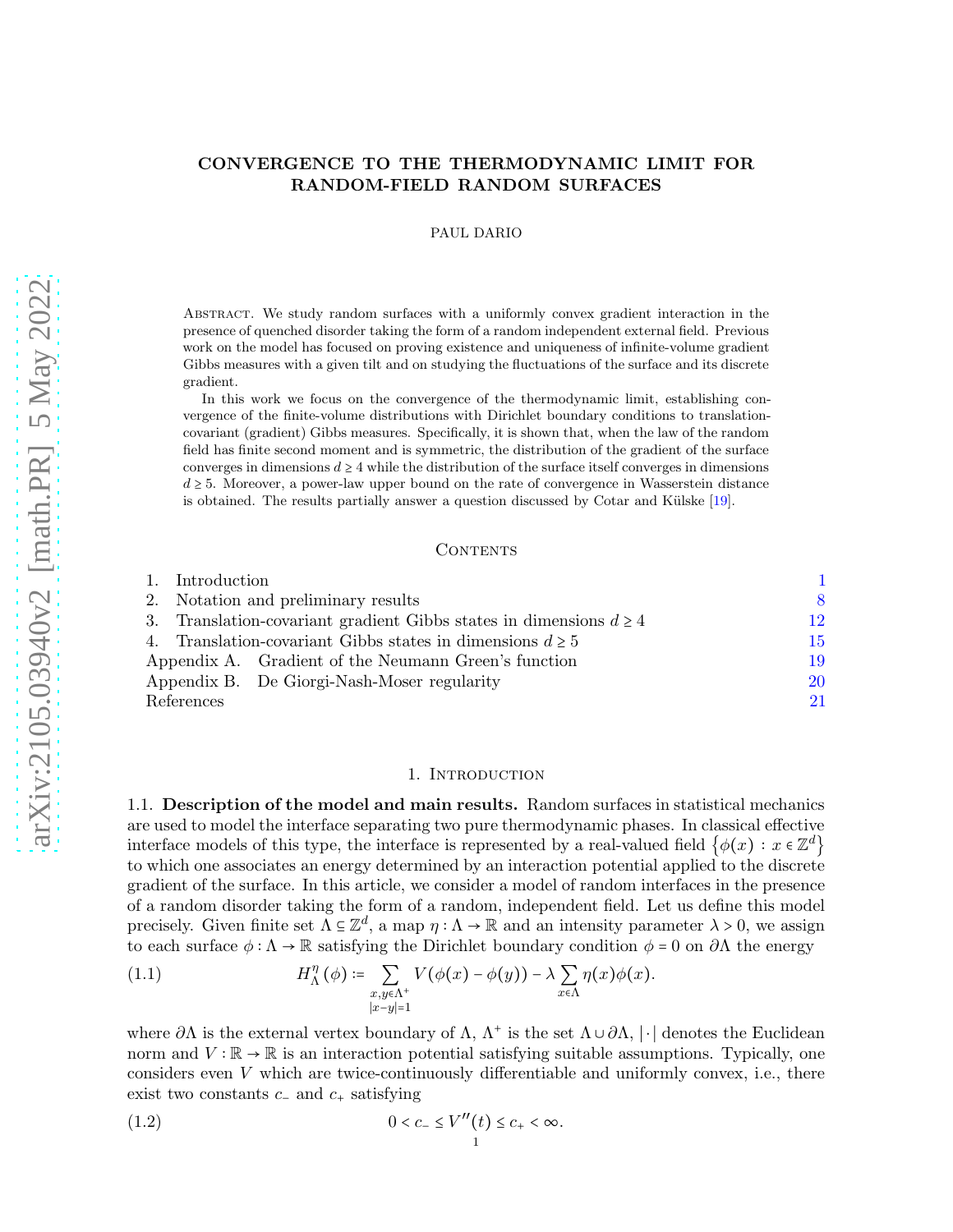The law of random surface is then given by

<span id="page-1-0"></span>(1.3) 
$$
\mu_{\Lambda}^{\eta}(\mathrm{d}\phi) \coloneqq \frac{1}{Z_{\Lambda}^{\eta}} \exp\left(-H_{\Lambda}^{\eta}(\phi)\right) \prod_{x \in \Lambda} d\phi(x),
$$

where  $d\phi(x)$  denotes the Lebesgue measure on R and  $Z_{\Lambda}^{\eta}$  is the constant ensuring that  $\mu_{\Lambda}^{\eta}$  is a probability measure. We assume that the external field  $\eta$  is random, with the random variables  $(\eta(x))_{x\in\mathbb{Z}^d}$  independent with symmetric distribution and unit variance, and wish to study the properties of the random surface distributed according to  $\mu_{\Lambda}^{\eta}$  for a typical realization of the random field  $\eta$ . We denote by  $\mathbb P$  the law of the random field, and by  $\mathbb E$  the corresponding expectation.

A natural question pertaining to the model is whether the distribution [\(1.3\)](#page-1-0) of the random surface or the one of its discrete gradient converges upon considering an increasing sequence of domains  $\Lambda_n \subseteq \mathbb{Z}^d$  tending to  $\mathbb{Z}^d$  as n tends to infinity. In the case of the pure system (i.e., when  $\eta \equiv 0$ ), Funaki and Spohn [\[29\]](#page-21-1) proved the existence of this limit for the discrete gradient of the random surface in any dimension  $d \geq 1$ , as well as the uniqueness of the infinite-volume ergodic gradient Gibbs measures with a specific tilt. Regarding the distribution of the surface, it is known that the limit does not exist in dimensions  $d \leq 2$  [\[13\]](#page-20-1) and, by using the Brascamp-Lieb concentration inequality  $[11, 12]$  $[11, 12]$  (see e.g.,  $[28, \text{Section 9}]$ ,  $[24, \text{Section 6}]$ ) that the limit exists in dimensions  $d \geq 3$ .

These qualitative properties are modified upon the addition of a quenched random external field to the system. This phenomenon can be observed by considering the specific case of the random-field Gaussian free field, that is the model  $(1.3)$  with the interaction potential  $V(x)$  $x^2/2$ . In this setting, for any fixed realization of the external field  $\eta$ , the disordered random surface has a multivariate Gaussian distribution whose mean vector and covariance matrix are explicit. One can then rely on explicit computations to prove that, for almost every realization of the disorder, the law of the discrete gradient of the random surface converges weakly to an infinite-volume gradient Gibbs measure in dimensions  $d \geq 3$  and does not converge in dimensions  $d \leq 2$ . Similarly, one can show that, for almost every realization of the disorder, the law of the random surface converges weakly to an infinite-volume Gibbs measure in dimensions  $d \geq 5$  and does not converge in dimensions  $d \leq 4$  (see e.g., [\[19,](#page-21-0) Appendix A.1] where the non-existence of Gaussian Gibbs measures with finite first moment is established in dimensions  $d = 3, 4$ .

It is natural to expect that these properties persist for the random-field random surface model  $(1.3)$  with a uniformly-convex interaction potential V (for which the distribution of the random surface is not explicitly known). Indeed, Cotar and Külske  $[19, 20]$  $[19, 20]$  proved the existence and uniqueness of infinite-volume translation-covariant gradient Gibbs measures in  $d \geq 3$  with a fixed tilt (the uniqueness is established under the necessary condition that the corresponding annealed measure is ergodic with respect to spatial shifts). However, their work left open the question of the convergence of the finite-volume distributions to the infinite-volume Gibbs measures; see the discussion in  $[19,$  Appendix A. In this article, we work under the assumption that the law of the random field is symmetric and establish that, for almost every realization of the disorder, the distribution of the gradient of the random surface converges weakly to an infinite-volume gradient Gibbs measure in dimensions  $d \geq 4$ , and that the distribution of the random surface converges to an infinite-volume Gibbs measure in dimensions  $d \geq 5$ . This resolves the convergence question in the case of a random field with symmetric distribution and with uniformly elliptic interaction potential, apart from the gradient convergence in dimension  $d = 3$ , which is expected but does not follow from our proof; see the discussion below Theorem [1.](#page-2-0) Further discussion of the relation of these results to the previous literature can be found in Section [1.2.](#page-3-0)

In order to state the results, we introduce a few additional notations and definitions. Write  $\Lambda_L \coloneqq \{-L, \ldots, L\}^d$ , let  $\vec{E}(\mathbb{Z}^d)$  denote the set of oriented edges of the lattice  $\mathbb{Z}^d$  (see Section [2.1\)](#page-7-1). For each function  $\phi : \mathbb{Z}^d \to \mathbb{R}$ , we define its discrete gradient  $\nabla \phi : \vec{E}(\mathbb{Z}^d) \to \mathbb{R}$  by, for any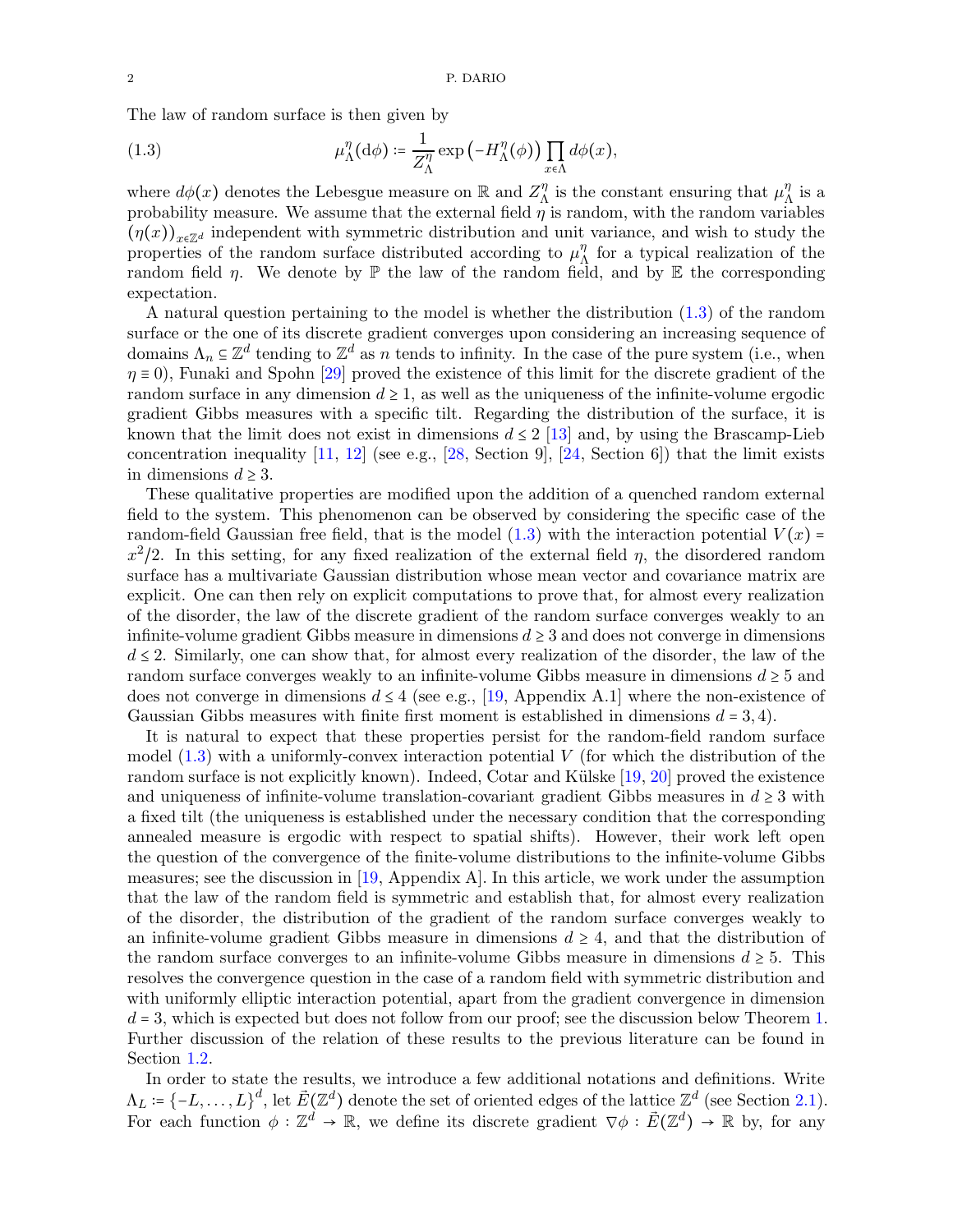$e = (x, y) \in \vec{E}(\mathbb{Z}^d), \ \nabla \phi(e) \coloneqq \phi(y) - \phi(x)$ . We denote by  $\Omega \coloneqq \mathbb{R}^{\mathbb{Z}^d}$  the set of functions defined on  $\mathbb{Z}^d$  and valued in  $\mathbb{R}$ , by  $\mathcal{P}(\Omega)$  the set of probability measures on the space  $\Omega$  and by  $C_b(\Omega)$ the set of functions  $f : \Omega \to \mathbb{R}$  which depend on finitely many coordinates, are continuous and bounded. For a measure  $\mu \in \mathcal{P}(\Omega)$ , we denote by  $\langle \cdot \rangle_{\mu}$  the expectation with respect to  $\mu$ . Given a pair of measures  $\mu_0, \mu_1 \in \mathcal{P}(\Omega)$ , we denote by  $\Gamma(\mu_0, \mu_1)$  the set of couplings between  $\mu_0$  and  $\mu_1$ , that is, the set of probability measures on the product space  $\Omega \times \Omega$  whose first and second marginals are equal to  $\mu_0$  and  $\mu_1$  respectively.

We denote by  $X$  the set of *gradient fields*, that is

(1.4) 
$$
\mathcal{X} \coloneqq \left\{ \chi : \vec{E}(\mathbb{Z}^d) \to \mathbb{R} \, : \, \exists \phi : \mathbb{Z}^d \to \mathbb{R}, \, \chi = \nabla \phi \right\}.
$$

We let  $\mathcal{P}(\mathcal{X})$  be the set of probability measures on the space X and  $C_b(\mathcal{X})$  be the set of functions  $f: \mathcal{X} \to \mathbb{R}$  which depend on finitely many coordinates, are continuous and bounded. For a measure  $\mu \in \mathcal{P}(\mathcal{X})$ , we denote by  $\langle \cdot \rangle_{\mu}$  the expectation with respect to  $\mu$ . Given a pair of measures  $\mu_0, \mu_1 \in \mathcal{P}(\mathcal{X})$ , we denote by  $\Gamma_{\nabla}(\mu_0, \mu_1)$  the set of couplings between  $\mu_0$  and  $\mu_1$ .

For  $y \in \mathbb{Z}^d$ , we denote by  $\tau_y : \Omega \to \Omega$  the shift operator, i.e.,  $\tau_y \phi(x) = \phi(x - y)$ . We extend the notation to the set of gradient fields by writing  $\tau_y \chi(e) = \chi(e - y)$  and to the set of external fields by writing  $\tau_y \eta(x) = \eta(x - y)$ . For any measure  $\mu \in \mathcal{P}(\Omega)$  (resp.  $\mathcal{P}(\mathcal{X})$ ), we denote by  $(\tau_y)_*\mu$  the pushforward of the measure  $\mu$  by the shift  $\tau_y$ . A sequence of probability measures  $(\mu_n)_{n\geq 0} \in \mathcal{P}(\Omega)$  (resp.  $\mathcal{P}(\mathcal{X})$ ) converges weakly in  $\mathcal{P}(\Omega)$  (resp.  $\mathcal{P}(\mathcal{X})$ ) to a measure  $\mu \in \mathcal{P}(\Omega)$ (resp.  $\mathcal{P}(\mathcal{X})$ ) if, for any function  $f \in C_b(\Omega)$  (resp.  $f \in C_b(\mathcal{X})$ ),

$$
\langle f \rangle_{\mu_n} \underset{n \to \infty}{\longrightarrow} \langle f \rangle_{\mu}
$$

.

We remark that, for any finite subset  $\Lambda \subseteq \mathbb{Z}^d$  and any realization of the random field, one can see the measure  $\mu_{\Lambda}^{\eta}$  as an element of the set  $\mathcal{P}(\Omega)$  by extending the field  $\phi$  by the value 0 outside the set  $\Lambda$ . Similarly, if one wishes to study the discrete gradient of the random surface, one can see the measure  $\mu_{\Lambda}^{\eta}$  as an element of the set  $\mathcal{P}(\mathcal{X})$  by considering the discrete gradient of the random surface and extending it to be equal to 0 outside the set  $\Lambda$ . We may specify a boundary condition on the law of the disordered random surface as follows. For any  $\psi : \mathbb{Z}^d \to \mathbb{R}$ ,  $\eta: \mathbb{Z}^d \to \mathbb{R}$  and  $\Lambda \subseteq \mathbb{Z}^d$  finite, let  $\mu_{\Lambda}^{\eta, \psi} \in \mathcal{P}(\Omega)$  be defined by

$$
\mu_\Lambda^{\eta,\psi}(\mathrm{d}\phi)\coloneqq \frac{1}{Z_\Lambda^\eta}\exp\left(-H_\Lambda^\eta(\phi)\right)\prod_{v\in\Lambda}d\phi(v)\prod_{v\in\mathbb{Z}^d\smallsetminus\Lambda}\delta_{\psi(v)}(d\phi(v)),
$$

where the symbol  $\delta_x$  refers to the Dirac measure at the point  $x \in \mathbb{R}$ .

The first theorem of this article establishes that, for almost every realization of the random field, the sequence of measures  $(\mu_{\Lambda_L}^{\eta})$  converges weakly in  $\mathcal{P}(\mathcal{X})$  as L tends to infinity in dimensions  $d \geq 4$ .

<span id="page-2-0"></span>**Theorem 1** (Infinite-volume translation-covariant gradient Gibbs states in  $d \geq 4$ ). Suppose  $d \geq 4$ , let  $\lambda > 0$  and assume that  $(\eta(x))_{x \in \mathbb{Z}^d}$  are independent with  $\mathbb{E}[\eta(x)^2] = 1$  and a symmetric distribution. Then, for almost every realization of the disorder η, the sequence of measures  $(\mu_{\Lambda_L}^{\eta})_{L\geq0}$  converges weakly in  $\mathcal{P}(\mathcal{X})$  to a measure  $\mu_{\nabla}^{\eta} \in \mathcal{P}(\mathcal{X})$  which satisfies the following properties:

• Quantitative convergence: There exist an exponent  $\alpha > 0$  depending on the dimension d and the ellipticity constants  $c_-, c_+$  and a constant C depending on the parameters  $d, c_+, c_-$  and  $\lambda$  such that, for any side length  $L \geq 1$ ,

.

<span id="page-2-1"></span>
$$
(1.5) \qquad \mathbb{E}\left[\inf_{\kappa^{\eta}\in\Gamma_{\nabla}\left(\mu_{\Lambda_{L}}^{\eta},\mu_{\nabla}^{\eta}\right)}\int_{\mathcal{X}\times\mathcal{X}}\sup_{e\in E(\Lambda_{L/2})}|\chi_{0}(e)-\chi_{1}(e)|^{2}\kappa^{\eta}\left(d\chi_{0},d\chi_{1}\right)\right]\leq CL^{-\alpha}
$$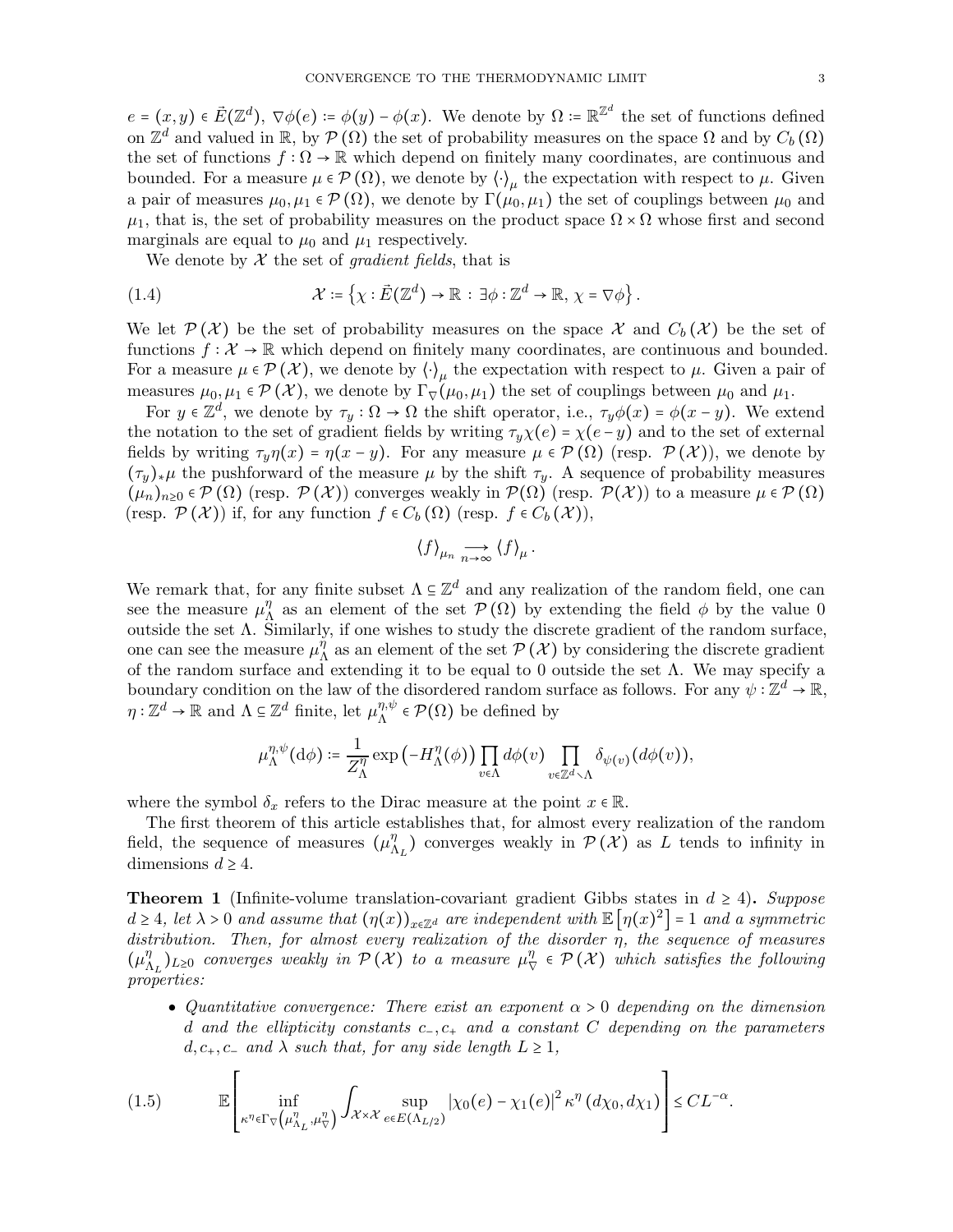• Translation covariance: For any vertex  $y \in \mathbb{Z}^d$  and almost every realization of the random field, we have

(1.6) 
$$
\mu_{\nabla}^{\tau_y \eta} = (\tau_y)_* \mu_{\nabla}^{\eta}.
$$

<span id="page-3-3"></span>• Dobrushin–Lanford–Ruelle (DLR) equation: For any finite set  $\Lambda \subseteq \mathbb{Z}^d$ , any function  $f \in C_b(\mathcal{X})$  and almost every realization of the disorder, one has the identity

(1.7) 
$$
\int_{\mathcal{X}} \mu_{\nabla}^{\eta} (d\chi) \int_{\mathcal{X}} f(\nabla \phi) \mu_{\Lambda}^{\eta, \psi(\chi)} (d\phi) = \int_{\mathcal{X}} f(\chi) \mu_{\nabla}^{\eta} (d\chi),
$$

<span id="page-3-4"></span>where  $\psi(\chi)$  is any function whose discrete gradient is equal to  $\chi$ .

As mentioned above, the result of Theorem [1](#page-2-0) should hold in any dimension  $d \geq 3$ , and the three dimensional case is not covered by our argument (while it is for instance included in the results of  $[19, 20]$  $[19, 20]$ ). The technical reason behind is that, as established in  $[21,$  Theorem 2], the fluctuations of the disordered random surface distributed according to the measure  $\mu_{\Lambda_L}^{\eta}$  are of order  $\sqrt{L}$  in three dimensions, while they are of order  $\sqrt{\ln L}$  in four dimensions and are bounded in dimensions 5 and higher. In dimension  $d = 3$ , these fluctuations are too large to be compensated by the  $\alpha$ -Hölder regularity provided by the De Giorgi-Nash-Moser regularity theory (see Proposition [2.2\)](#page-10-0), which only holds for a small exponent  $\alpha > 0$ .

The second theorem of this article states that, for almost every realization of the random field, the sequence of measures  $(\mu_{\Lambda_L}^{\eta})$  converges weakly in  $\mathcal{P}(\Omega)$  as L tends to infinity, and establishes the existence of infinite-volume translation-covariant Gibbs states in dimensions  $d \geq 5$ .

<span id="page-3-1"></span>**Theorem 2** (Infinite-volume translation-covariant Gibbs states in  $d \geq 5$ ). Suppose  $d \geq 5$ , let  $\lambda > 0$  and assume that  $(\eta(x))_{x \in \mathbb{Z}^d}$  are independent with  $\mathbb{E}[\eta(x)^2] = 1$  and a symmetric distribution. Then, for almost every realization of the disorder  $\eta$ , the sequence of measures  $(\mu_{\Lambda_L}^{\eta})_{L\geq0}$  converges weakly in  $\mathcal{P}(\Omega)$  to a measure  $\mu^{\eta} \in \mathcal{P}(\Omega)$  which satisfies the following properties:

• Quantitative convergence: There exists an exponent  $\alpha > 0$  depending on the dimension d and the ellipticity constants  $c_-, c_+$  and a constant C depending on the parameters  $d, c_+, c_-$  and  $\lambda$  such that, for any  $L \geq 1$ ,

(1.8) 
$$
\sup_{x \in \Lambda_{L/4}} \mathbb{E}\left[\inf_{\kappa^{\eta} \in \Gamma\left(\mu_{\Lambda_L}^{\eta}, \mu^{\eta}\right)} \int_{\Omega \times \Omega} |\phi_0(x) - \phi_1(x)|^2 \kappa^{\eta} \left(d\phi_0, d\phi_1\right)\right] \leq CL^{-\alpha}.
$$

<span id="page-3-2"></span>• Translation covariance: For any vertex  $y \in \mathbb{Z}^d$  and almost every realization of the random field, we have

$$
\mu^{\tau_y \eta} = (\tau_y)_* \mu^{\eta}.
$$

<span id="page-3-6"></span><span id="page-3-5"></span>• Dobrushin–Lanford–Ruelle (DLR) equation: For any finite set  $\Lambda \subseteq \mathbb{Z}^d$ , any function  $f \in C_b(\Omega)$  and almost every realization of the random field, one has the identity

(1.10) 
$$
\int_{\Omega} \mu^{\eta}(d\psi) \int_{\Omega} f(\phi) \mu_{\Lambda}^{\eta,\psi}(d\phi) = \int_{\Omega} f(\phi) \mu^{\eta}(d\phi).
$$

We conclude this section by mentioning that a follow-up question to Theorem [1](#page-2-0) and Theorem [2](#page-3-1) is the convergence to a scaling limit for the random-field random surface model. It was pointed out in [\[21,](#page-21-5) Section 7] that the ground state of random-field Gaussian free field coincides with the lattice *membrane model*, and that it is natural to expect that the scaling limit is the continuum membrane model.

### <span id="page-3-0"></span>1.2. Related results.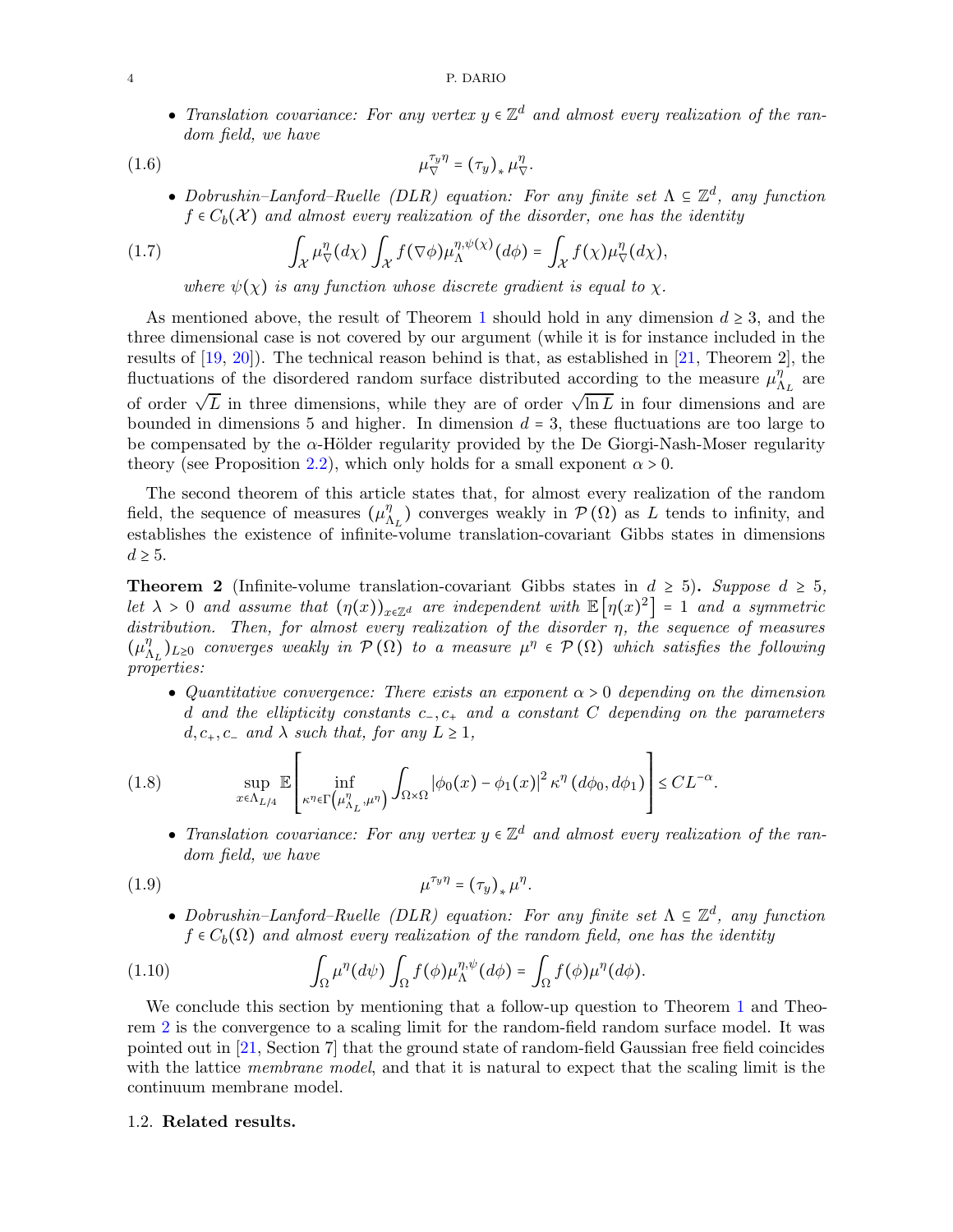1.2.1. Random surfaces without disorder. The study of random surfaces (without disorder) was initiated in the 1970s by Brascamp, Lieb and Lebowitz [\[13\]](#page-20-1) who obtained sharp localization and delocalization estimates for the random surface under the uniform convexity assumption [\(1.2\)](#page-0-1). In 1998, Funaki and Spohn [\[29\]](#page-21-1) established that the large-scale limit of the Langevin dynamics associated with the model is a deterministic quantity governed by a parabolic equation taking the form of a mean curvature flow. The scaling limit of the random surface was identified by Naddaf and Spencer [\[41\]](#page-21-6), and reworked probabilistically by Giacomin, Olla and Spohn [\[30\]](#page-21-7) in order to establish that the fluctuations of the space-time dynamics associated with the model behave like an infinite-dimensional Ornstein-Uhlenbeck process over large scales. We mention that, in the earlier work [\[15\]](#page-20-4), Brydges and Yau established, among other results, a statement similar to the one of [\[41\]](#page-21-6) in a perturbative setting by using a renormalization group argument. In [\[25\]](#page-21-8), Deuschel, Giacomin and Ioffe obtained large deviation estimates and concentration inequalities for the model. Sharp decorrelation estimates for the surface and its discrete gradient were established by Delmotte and Deuschel [\[24\]](#page-21-3). More recently, the techniques of [\[41\]](#page-21-6) were generalized by Miller [\[38\]](#page-21-9) to finite-volume measures with general tilt. They were also combined with techniques of quantitative stochastic homogenization by Armstrong and Wu [\[6\]](#page-20-5) to obtain the  $C^2$  regularity of the surface tension of the  $\nabla \phi$ -model.

The case when the potential  $V$  is not (uniformly) convex may exhibit a different phenomenology, and a first-order phase transition from uniqueness to non-uniqueness of infinite-volume (gradient) Gibbs measure (with zero tilt) may be observed. In  $[7]$ , Biskup and Kotecký studied a class of models with potentials of the form

<span id="page-4-0"></span>(1.11) 
$$
e^{-V_e(\chi)} = p e^{-\kappa_e \chi^2} + (1-p) e^{-\kappa_e' \chi^2} \text{ with } \kappa_e, \kappa_e' > 0, p \in [0, 1]
$$

and established the coexistence of infinite-volume, shift-ergodic gradient Gibbs measures when the parameters  $\kappa_e, \kappa'_e, p$  are chosen suitably. We also refer to [\[47,](#page-22-0) [48\]](#page-22-1) where a related phenomenon was observed for spin systems with continuous symmetry and sufficiently nonlinear interaction potential. In [\[8\]](#page-20-7), Biskup and Spohn proved that, for a general category of nonconvex potentials including [\(1.11\)](#page-4-0), the scaling limit of the model is a Gaussian free field. Cotar and Deuschel [\[17\]](#page-21-10) then proved the uniqueness of ergodic Gibbs measures, obtained sharp estimates on the decay of covariance and identified the scaling limit for a class of random surfaces with non-convex potentials. In  $[18]$ , Cotar, Deuschel and Müller established the strict convexity of the surface tension of the  $\nabla \phi$ -model with a non-convex potential which is a perturbation of a uniformly-convex potential. The uniform convexity of the surface tension for a class of random surfaces with non-convex potentials was obtained by Adams, Kotecky and Müller [\[1\]](#page-20-8) through a renormalization group argument. Further details on random surfaces without external field can be found in the surveys of Funaki [\[28\]](#page-21-2), Sheffield [\[44\]](#page-21-12) and Velenik [\[49\]](#page-22-2).

1.2.2. Disordered random surfaces. In their seminal work [\[35\]](#page-21-13), Imry and Ma predicted that the first-order phase transitions in low-dimensional spin systems are rounded upon the addition of a quenched random external field. Their predictions were confirmed for a large class of spin systems by Aizenman and Wehr  $[4, 5]$  $[4, 5]$ , and recently quantified in a series of works in the case of the two-dimensional random-field Ising model  $[16, 3, 27, 2, 26]$  $[16, 3, 27, 2, 26]$  $[16, 3, 27, 2, 26]$  $[16, 3, 27, 2, 26]$  $[16, 3, 27, 2, 26]$  $[16, 3, 27, 2, 26]$  $[16, 3, 27, 2, 26]$  $[16, 3, 27, 2, 26]$ . While the phenomenon has mostly been investigated in the context of compact spin spaces, a related effect occurs for the  $\nabla \phi$ -model when a quenched random field is suitably added to the system.

Motivated by disordered spin systems, Bovier and Külske  $[9, 10]$  $[9, 10]$  studied the effect of the addition of a  $(d+1)$ -dimensional disorder to the SOS-model for integer-valued random surfaces. Specifically, the disordered Hamiltonian they considered takes the following form:

$$
H^{\eta}(\phi) \coloneqq \sum_{x \sim y} |\phi(x) - \phi(y)| + \lambda \sum_{x,k} \eta_k(x) \mathbb{1}_{\{\phi(x) = k\}},
$$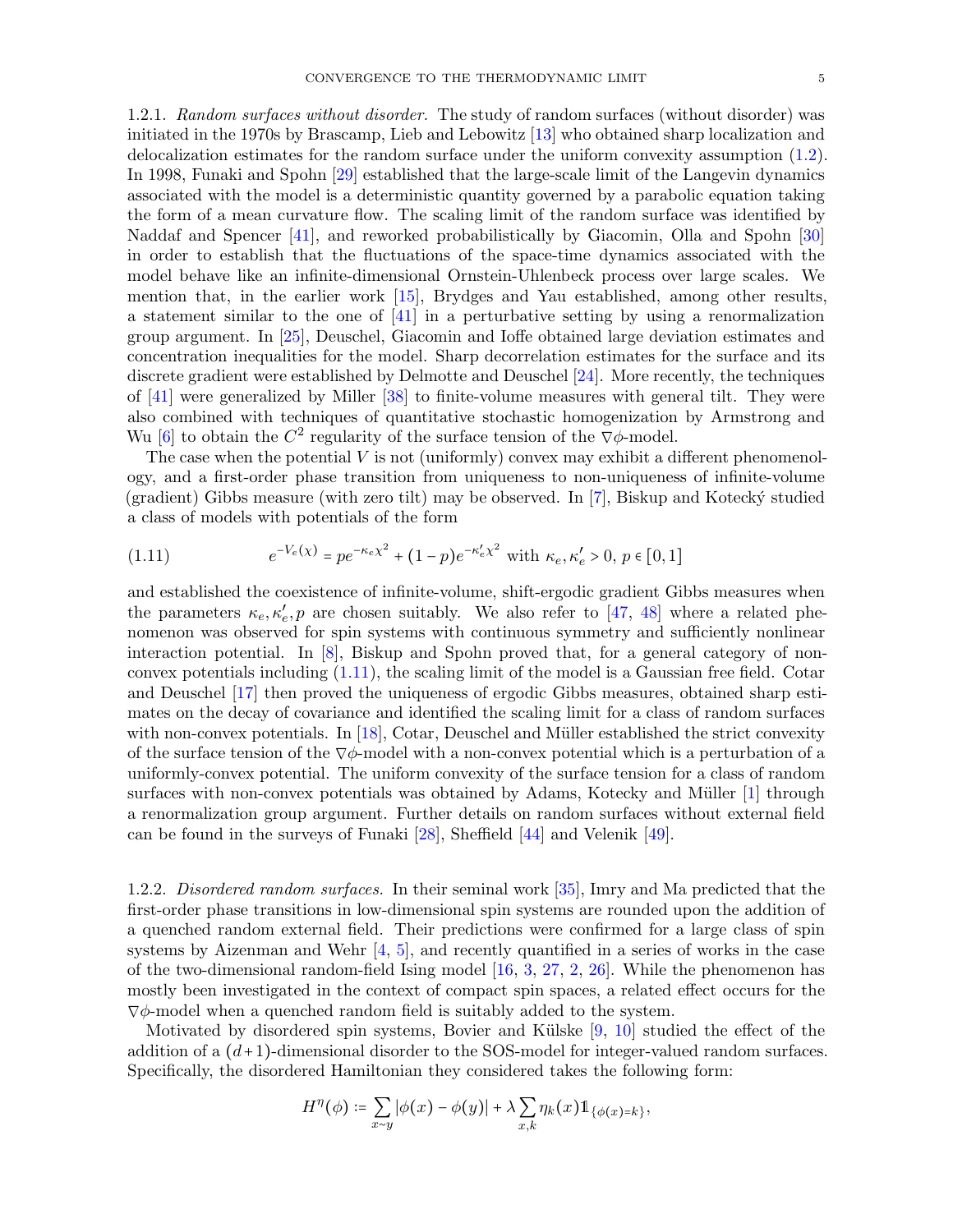#### 6 P. DARIO

for integer-valued surfaces  $\phi : \Lambda \to \mathbb{Z}$  and where the sum is considered over the vertices  $x \in \mathbb{Z}^d$ and the integers  $k \in \mathbb{Z}$ , and the random variables  $(\eta_k(x))_{k,x}$  are i.i.d. with mean zero and unit variance. Based on the renormalization group argument for the three dimensional randomfield Ising model [\[14\]](#page-20-15), they established in [\[9\]](#page-20-13) the existence of infinite-volume Gibbs measures in dimensions  $d \geq 3$  when the strength of the external field and the temperature are small enough, and, by adapting the strategy of Aizenman and Wehr  $[5, 4]$  $[5, 4]$ , they proved that infinitevolume, translation-covariant Gibbs states cannot exist for the model in dimensions  $d \leq 2$  for any temperature and any strength of the random field.

Another class of random surfaces for which the phenomenon is observed is the model [\(1.3\)](#page-1-0) which was first studied by van Enter and Külske  $[46]$ . They established that, contrary to the pure model (with  $\eta \equiv 0$ ), infinite-volume gradient Gibbs measures cannot exist in two dimensions when the potential  $V$  is even, continuously differentiable and has super-linear growth. They additionally obtained a quantitative estimate on the decay of correlation for infinitevolume translation-covariant gradient Gibbs measures in three dimensions.

In the article [\[19\]](#page-21-0), Cotar and Külske studied two models of disordered random surfaces. The first one is the model [\(1.3\)](#page-1-0). In the second one, the disorder is added to the model through the interacting potential as follows: they consider a collection of independent and identically distributed functions  $(V_e)_{e \in E(\mathbb{Z}^d)}$  satisfying suitable growth condition and study the random surface whose distribution is formally given by

<span id="page-5-0"></span>(1.12) 
$$
\mu \coloneqq \exp\left(-\sum_{e=(x,y)} V_e(\phi(x)-\phi(y))\right)/Z.
$$

In this setting, they investigate the question of the existence of infinite-volume, translationcovariant gradient Gibbs states for the model. They prove that such measures exist when the external field satisfies  $\mathbb{E}[\eta(x)] = 0$  in dimensions  $d \geq 3$  for  $(1.3)$  and in dimensions  $d \geq 1$  for  $(1.12)$ , as well as the existence of an infinite-volume surface tension under the same assumptions. They additionally establish that the infinite-volume surface tension does not exist for [\(1.3\)](#page-1-0) in dimensions  $d \leq 2$ , and that none of these quantities exist if the condition  $\mathbb{E}[\eta(x)] = 0$  is not satisfied.

Their result is closely related to Theorem [1,](#page-2-0) but the techniques implemented in the two articles rely on different strategies. The article [\[19\]](#page-21-0) uses surface tension bounds to obtain tightness of a suitable sequence of spatially averaged finite-volume gradient Gibbs measures. The techniques developed in the proof of Theorem [1](#page-2-0) are based on a coupling argument for the Langevin dynamics associated with the model (initially introduced by Funaki and Spohn [\[29\]](#page-21-1)), together regularity estimates and upper bounds on the fluctuations of the random surface.

In the article  $[20]$ , Cotar and Külske proved that infinite-volume translation-covariant and ergodic gradient Gibbs states are unique when the tilt of the interface is specified in any dimension  $d \geq 1$  for the model [\(1.12\)](#page-5-0), and in any dimension  $d \geq 3$  when the distribution of the disorder is symmetric for the model [\(1.3\)](#page-1-0). They additionally obtained sharp decorrelation estimates for general functionals of the discrete gradient of the field for both models. We mention that some of the tools needed to prove the result are used in the proof of Theorem [2](#page-3-1) (see Lemma [4.2](#page-14-1) and Lemma [4.3](#page-15-0) below).

Regarding the height of the random surface, Külske and Orlandi  $[36]$  considered the model  $(1.3)$ in two dimensions when the domain  $\Lambda$  is a box. They establish that the typical height of the random surface at the center of the box is at least logarithmic in the side length of the box when the potential V grows super-linearly for any realization of the disorder. In [\[37\]](#page-21-19), Külske and Orlandi established that, when the potential V has super linear growth and satisfies  $V'' \leq C$ , the random surface is delocalized (quantitatively) in two dimensions even when the interface is subjected to a strong  $\delta$ -pinning. They additionally obtained a lower bound on the height of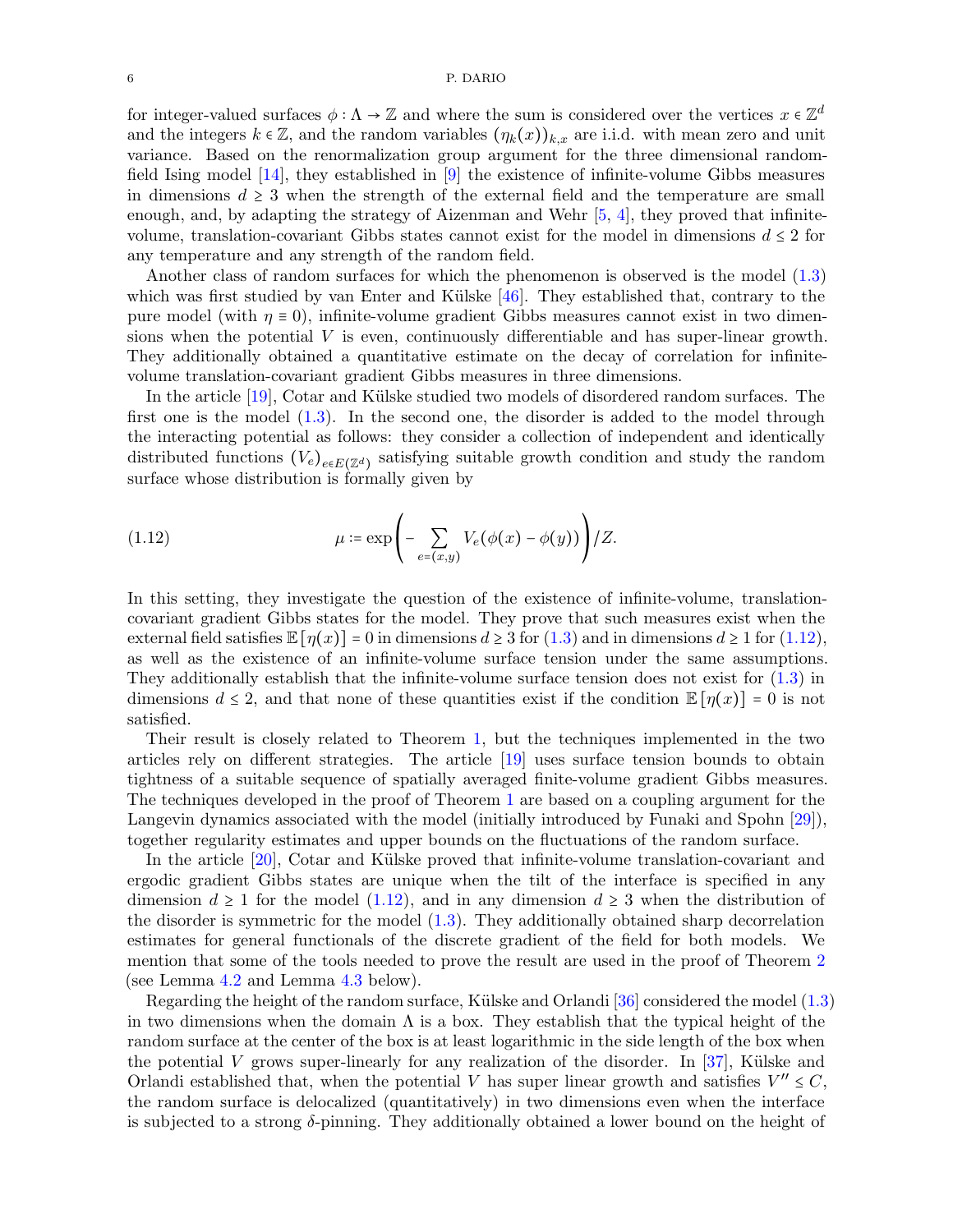the interface in dimensions  $d \geq 3$  (exhibiting localization this time) as well as a lower bound on the fraction of pinned sites.

In the article [\[21\]](#page-21-5), the author, Harel and Peled obtained lower and upper bounds for the typical height of the random surface  $(1.3)$  under the convexity assumption  $(1.2)$ , exhibiting delocalization in dimensions  $d \leq 4$  and localization in dimensions  $d \geq 5$ .

<span id="page-6-2"></span>1.3. Strategy of the proofs. In this section, we present of the main arguments developed in this article.

1.3.1. Translation-covariant gradient Gibbs states. To highlight the main ideas of the proof of Theorem [1,](#page-2-0) we only describe the strategy in the case of the ground state of the model defined to be the minimizer of the variational problem

$$
\inf_{\substack{v:\Lambda_L^+\to\mathbb{R}\\v=0 \text{ on }\partial \Lambda_L}} \sum_{\substack{x,y\in \Lambda_L^+\\x\sim y}} V(v(y)-v(x)) - \lambda \sum_{x\in \Lambda_L} \eta(x)v(x).
$$

We denote by  $v_{L,\eta}$  the unique minimizer; it can be equivalently characterized as the solution of the discrete nonlinear elliptic equation

(1.13) 
$$
\begin{cases} -\sum_{y\sim x} V'(v_{L,\eta}(y) - v_{L,\eta}(x)) = \lambda \eta(x) & \text{for } x \in \Lambda_L, \\ v_{L,\eta}(x) = 0 & \text{for } x \in \partial \Lambda_L. \end{cases}
$$

In this setting, the question of the weak convergence of the disordered Gibbs measure  $\mu_{\Lambda_L}^{\eta}$ (Theorem [1\)](#page-2-0) can be reformulated as follows: for almost every realization of the disorder, the sequence of functions  $(\nabla v_{L,\eta})_{L\geq 0}$  converges pointwise as L tends to infinity. The argument relies on the observation that, for any fixed realization of the disorder  $\eta$ , the difference  $w_L = v_{2L,\eta} - v_{L,\eta}$ solves the uniformly elliptic linear equation (see  $(2.1)$ )

$$
-\nabla \cdot \mathbf{a} \nabla w_L = 0 \text{ in } \Lambda_L,
$$

where the environment  $\mathbf{a}: E(\Lambda_L) \to \mathbb{R}$  is explicit, depends on the functions  $v_{n,L}$  and V, and satisfies the uniform ellipticity estimates  $c_-\leq a \leq c_+$  (see [\(3.5\)](#page-12-0)). The De Giorgi-Nash-Moser regularity estimate in the discrete setting (the version below is an immediate consequence of [\[23,](#page-21-20) Proposition 5.3 and Proposition 6.2) implies that there exists an exponent  $\alpha > 0$  such that

$$
(1.14) \quad \sup_{\substack{x,y\in\Lambda_{L/2}\\x\neq y}}\frac{|w_{L,\eta}(x)-w_{L,\eta}(x)|}{|x-y|^{\alpha}}\leq \frac{C}{L^{\alpha}}\left(\frac{1}{|\Lambda_L|}\sum_{x\in\Lambda_L}w_{L,\eta}(x)^2\right)^{\frac{1}{2}},
$$

and thus, by restricting the supremum to the pairs of neighboring vertices,

<span id="page-6-0"></span>(1.15) 
$$
\sup_{e \in E(\Lambda_{L/2})} |\nabla w_{L,\eta}(e)| \leq \frac{C}{L^{\alpha}} \left( \frac{1}{|\Lambda_L|} \sum_{x \in \Lambda_L} w_{L,\eta}(x)^2 \right)^{\frac{1}{2}}.
$$

Using the results on the fluctuations of the random surface in the presence of a random field established in [\[21,](#page-21-5) Theorem 2] and stated in Proposition [2.3](#page-10-1) below (the result stated below only covers the case of the  $\nabla\phi$ -model, but its extension to the ground state follows from [\[21,](#page-21-5) Theorem 2,, we can estimate the term in the right-hand side of  $(1.15)$  and obtain

<span id="page-6-1"></span>
$$
(1.16) \qquad \mathbb{E}\left[\sup_{e\in E\left(\Lambda_{L/2}\right)}\left|\nabla v_{2L,\eta}(e)-\nabla v_{L,\eta}(e)\right|\right]\leq \frac{C}{L^{\alpha}}\left(\frac{1}{\left|\Lambda_{L}\right|}\sum_{x\in\Lambda_{L}}\mathbb{E}\left[\left|w_{L,\eta}(x)\right|^{2}\right]\right)^{\frac{1}{2}}\leq \frac{C}{L^{\alpha}}.
$$

The inequality [\(1.16\)](#page-6-1) implies that the sequence  $\nabla v_{2^l,\eta}(e)$  converges almost surely by summing over the scales.

The extension of the result from the ground state to the disordered Gibbs measure  $\mu_{\Lambda_L}^{\eta}$  (as stated in Theorem [1\)](#page-2-0) is achieved by extending the argument from the elliptic setting to the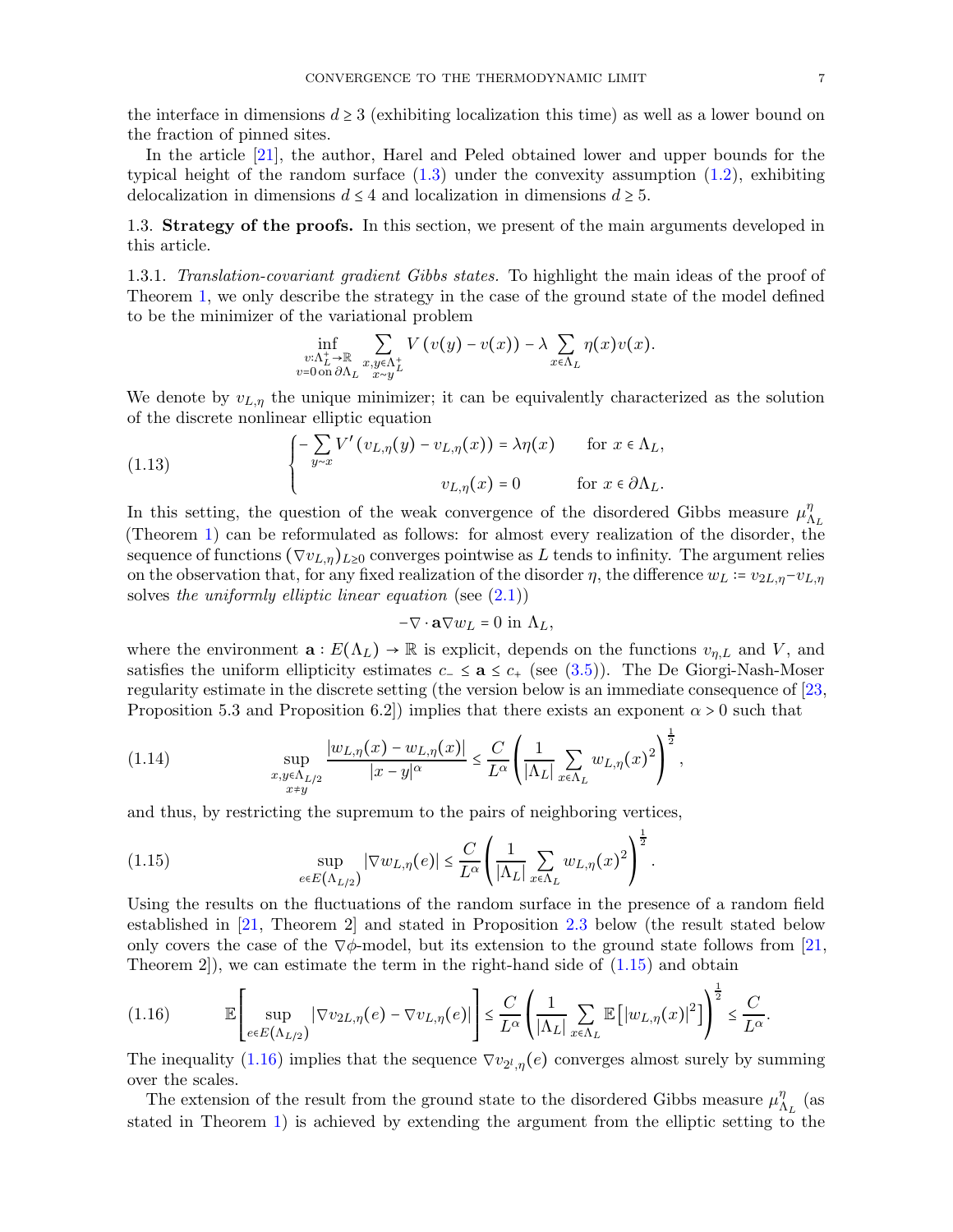#### 8 P. DARIO

parabolic setting, using the Langevin dynamics associated with the model (see Section [2.2.1\)](#page-9-0) and the notion of Wasserstein metric (see Section [2.1.3\)](#page-8-1) to estimate the distance between two probability distributions.

1.3.2. Translation-covariant Gibbs states. As in Section [1.3.1,](#page-6-2) we only outline the argument in the case of the ground state of the model. In this setting, Theorem [2](#page-3-1) can be restated as follows: for almost every realization of the disorder, the sequence of functions  $(v_{L,n})_{L>0}$ converges pointwise as the side length  $L$  tends to infinity. To establish the claim, we use standard results on the gradient of the Neumann Green's function on  $\mathbb{Z}^d$  (see Appendix [A\)](#page-18-0) which imply that, for any  $x \in \Lambda_{L/2}$  and any  $\ell \in \mathbb{N}$ , there exists a map  $f_{x+\Lambda_{\ell}} : \vec{E}(x+\Lambda_{\ell}) \to \mathbb{R}$ which is bounded by a constant depending only on the dimension and satisfies

$$
v_{2L,\eta}(x) - v_{L,\eta}(x) = \sum_{e \in \vec{E}(x+\Lambda_{\ell})} \mathbf{f}_{x+\Lambda_{\ell}}(e) (\nabla v_{2L,\eta}(e) - \nabla v_{L,\eta}(e)) + \frac{1}{|\Lambda_{\ell}|} \sum_{y \in (x+\Lambda_{\ell})} (v_{2L,\eta}(y) - v_{L,\eta}(y)).
$$

By choosing the side length  $\ell$  to be a suitable power of L, we may use [\(1.16\)](#page-6-1) to estimate the first term in the right-hand side, and a decorrelation estimate (see Section [4.1\)](#page-14-2) to establish that the spatial averages of the functions  $v_{2L,\eta}$  and  $v_{L,\eta}$  over the cube  $x+\Lambda_{\ell}$  are small in dimensions  $d \geq 5$ . Combining the different arguments, we obtain that there exists an exponent  $\alpha > 0$  such that, for any vertex  $x \in \Lambda_{L/4}$ ,

$$
\mathbb{E}\left[\left|v_{2L,\eta}(x)-v_{L,\eta}(x)\right|\right]\leq \frac{C}{L^{\alpha}}.
$$

The rest of the argument is then similar to the one of Theorem [1](#page-2-0) presented in Section [1.3.1.](#page-6-2)

1.4. Organisation of the article. The rest of the article is organized as follows. Section [2](#page-7-0) introduces some additional notations and preliminary results used in the proofs of Theorem [1](#page-2-0) and Theorem [2.](#page-3-1) Section [3](#page-11-0) and Section [4](#page-14-0) contain the proofs of Theorem [1](#page-2-0) and Theorem [2](#page-3-1) respectively. Appendix [A](#page-18-0) contains the proof of a technical (and standard) result pertaining to the gradient of the Neumann Green's function used in the proof of Theorem [1.](#page-2-0) Appendix [B](#page-19-0) builds upon standard results from the theory of elliptic regularity and contains the proof of the version of the De Giorgi-Nash-Moser regularity estimate used in the article.

1.5. Convention for constants. Throughout this article, the symbols  $C$  and  $c$  denote positive constants which may vary from line to line, with C increasing and c decreasing. The symbol  $\alpha$ denotes a positive exponent which may vary from line to line. These constants and exponents may depend only on the dimension d, the ellipticity constants  $c_+$  and  $c_-$  and the intensity  $\lambda$  of the random field. We specify the dependency of the constants and exponents by writing, for instance,  $C := C(d, c_+)$  to mean that the constant C depends on the parameters d and  $c_+$ . We simply write C to mean  $C = C(d, c_+, c_-, \lambda)$ .

Acknowledgements. The research of the author was supported in part by Israel Science Foundation grants 861/15 and 1971/19 and by the European Research Council starting grant 678520 (LocalOrder). The author would like to thank the anonymous referees who provided useful and detailed comments on an earlier version of the manuscript, as well as for suggesting a simplification in the proofs of the estimates  $(1.5)$  and  $(1.8)$ .

#### 2. Notation and preliminary results

<span id="page-7-1"></span><span id="page-7-0"></span>2.1. Notation. In this section, we introduce some general notations pertaining to lattices, discrete functions and probability distributions.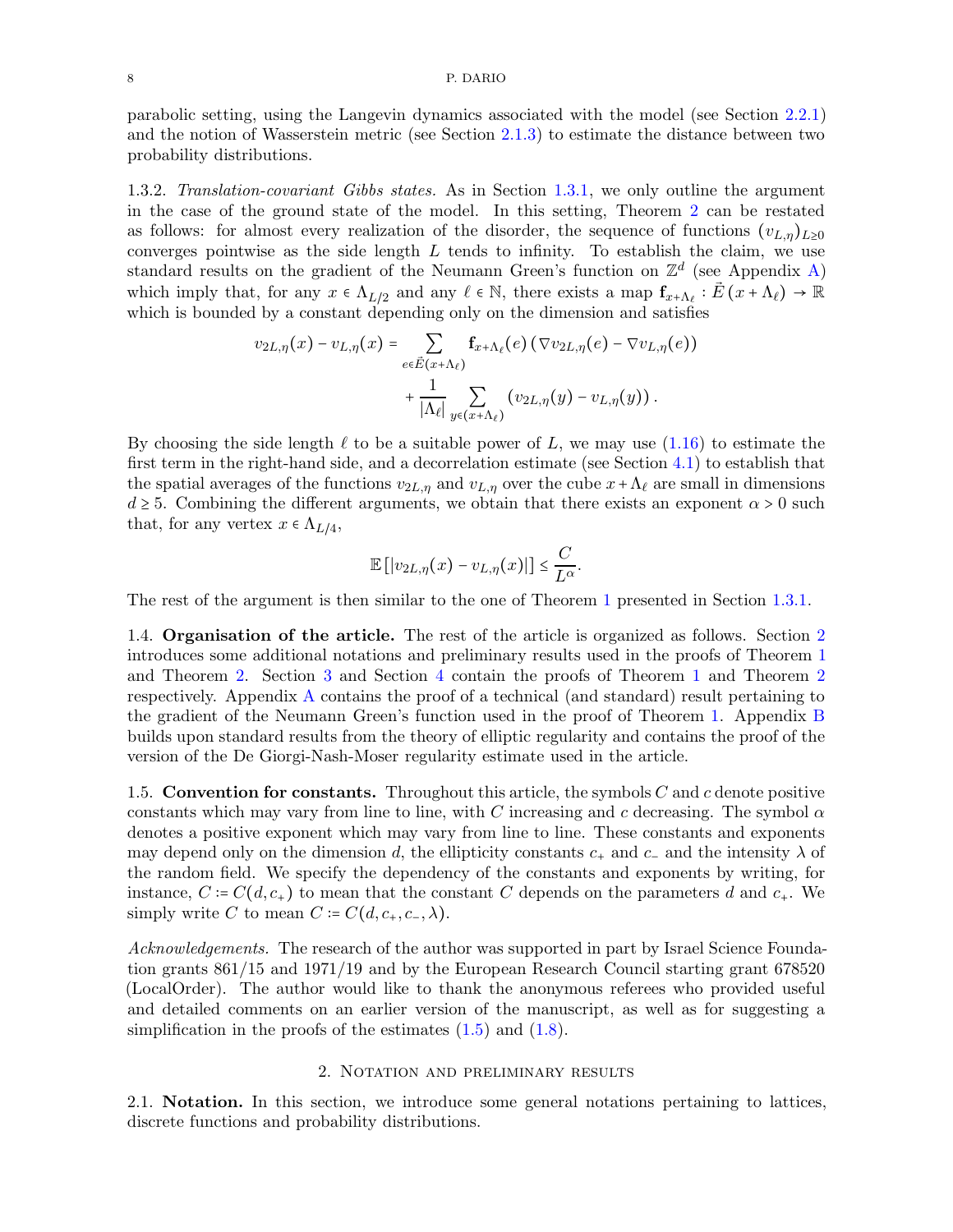<span id="page-8-2"></span>2.1.1. General notation. We consider the hypercubic lattice  $\mathbb{Z}^d$  in dimension  $d \geq 4$  and denote by  $\vec{E}(\mathbb{Z}^d)$  (resp.  $E(\mathbb{Z}^d)$ ) its set of directed (resp. undirected) edges. Given a directed edge  $e \in \vec{E}(\mathbb{Z}^d)$ , we denote by  $x_e$  and  $y_e$  the first and second endpoint of e. We denote by || the Euclidean norm on  $\mathbb{Z}^d$  and set  $|\cdot|_+ := \max(|\cdot|, 1)$ . We write  $x \sim y$  to denote that  $\{x, y\} \in E(\mathbb{Z}^d)$ . We identify a subset  $\Lambda \subseteq \mathbb{Z}^d$  with the induced subgraph of  $\mathbb{Z}^d$  on  $\Lambda$  and, in particular, denote by  $\vec{E}(\Lambda)$  and  $E(\Lambda)$  the sets of directed and undirected edges of  $\Lambda$ . We denote by  $\partial\Lambda$  the *external vertex boundary* of  $\Lambda$ , that is,

$$
\partial \Lambda \coloneqq \left\{ x \in \mathbb{Z}^d \smallsetminus \Lambda \colon \exists y \in \Lambda, y \sim x \right\}.
$$

We define  $\Lambda^+ := \Lambda \cup \partial \Lambda$  and let  $|\Lambda|$  be the cardinality of  $\Lambda$ . We write  $\Lambda_L := \{-L, \ldots, L\}^d \subseteq \mathbb{Z}^d$  for any integer  $L \ge 0$ . This is extended to all  $L \in [0, \infty)$  by setting  $\Lambda_L \coloneqq \Lambda_{\lfloor L \rfloor}$ , where  $\lfloor L \rfloor$  denotes the floor of L. Given a point  $x \in \mathbb{Z}^d$ , we denote by  $x + \Lambda_L := \{y \in \mathbb{Z}^d : y - x \in \Lambda_L\}$ . A box  $\Lambda$  is then a subset of  $\mathbb{Z}^d$  of the form  $\Lambda = x + \Lambda_L$ , for  $x \in \mathbb{Z}^d$  and  $L \in \mathbb{N}$ .

Given a subset  $\Lambda \subseteq \mathbb{Z}^d$  and a function  $\phi : \Lambda \to \mathbb{R}$ , we define the discrete gradient  $\nabla \phi(e)$ :=  $\phi(y) - \phi(x)$  for each directed edge  $e = (x, y) \in \vec{E}(\Lambda)$ . We extend the definition to timedependent functions  $\phi : [t_-, t_+] \times \Lambda \to \mathbb{R}$  by setting  $\nabla \phi(t, e) := \phi(t, y) - \phi(t, x)$  for directed edges  $e = (x, y) \in \vec{E}(G)$  and times  $t \in [t_-, t_+]$ . In expressions which do not depend on the orientation of the edge, such as  $|\nabla \phi(e)|^2$  or  $V(\nabla \phi(e))$ , we allow the edge e to be undirected. Given a vertex  $x \in \mathbb{Z}^d$ , we use the notation

$$
\sum_{e \ni x} \coloneqq \sum_{e \in \vec{E}(\mathbb{Z}^d), x_e = x}
$$

.

Given a time-dependent function  $\phi$  : [s, t] ×  $\Lambda \to \mathbb{R}$ , we denote by  $\partial_t \phi$  the derivative of  $\phi$  with respect to the time variable. Given a vertex  $x \in \mathbb{Z}^d$  and a function f depending on the random field  $\eta$ , we denote by  $\frac{\partial f}{\partial \eta(x)}$  the derivative of the function f with respect to the variable  $\eta(x)$ .

2.1.2. Environments and elliptic operators. A time-dependent environment is a map  $\mathbf{a}$  :  $[0,\infty)\times$  $E(\Lambda) \to [0,\infty)$ . We say that an environment is uniformly elliptic if it satisfies the inequalities  $0 < c_- \le \mathbf{a} \le c_+ < \infty$  for any  $(t, e) \in [0, \infty] \times E(\mathbb{Z}^d)$ .

Given an environment **a**, we define the time-dependent elliptic operator  $-\nabla \cdot \mathbf{a}\nabla$  by the formula: for a function  $\phi : [t_-, t_+] \times \Lambda \to \mathbb{R}$ , a vertex  $x \in \Lambda$  and a time  $t \in [t_-, t_+]$ ,

(2.1) 
$$
\nabla \cdot \mathbf{a} \nabla \phi(t,x) = \sum_{y \sim x} \mathbf{a}(t,\{x,y\}) (\phi(t,y) - \phi(t,x)).
$$

<span id="page-8-1"></span>2.1.3. Coupling and Wasserstein metric. As in the introduction, we let  $\Omega = \mathbb{R}^{\mathbb{Z}^d}$  be the space of infinite-volume surfaces. Following the presentation of Funaki–Spohn [\[29\]](#page-21-1), we introduce the norm

<span id="page-8-0"></span>
$$
|\phi|_1 \coloneqq \left(\sum_{x \in \mathbb{Z}^d} |\phi(x)|^2 e^{-|x|}\right)^{\frac{1}{2}}.
$$

We denote by  $\Omega_1 = \{ \phi \in \Omega : |\phi|_1 < \infty \}$  and let  $\mathcal{P}_2(\Omega_1)$  be the set of probability measures on  $\Omega_1$ with finite second moment. For any pair  $\mu_0, \mu_1 \in \mathcal{P}_2(\Omega_1)$ , we define the Wasserstein distance between  $\mu_0$  and  $\mu_1$  by the formula

$$
W_{\Omega}(\mu_0, \mu_1) \coloneqq \inf_{\kappa \in \Gamma(\mu_0, \mu_1)} \left( \int_{\Omega_1 \times \Omega_1} |\phi_0 - \phi_1|_1^2 \, d\kappa(\phi_0, \phi_1) \right)^{\frac{1}{2}}.
$$

where  $\Gamma(\mu_0, \mu_1)$  denotes the set of probability measures on the space  $\Omega_1 \times \Omega_1$  whose first and second marginals are the measures  $\mu_0$  and  $\mu_1$  respectively.

By [\[51,](#page-22-3) Theorem 6.18], the space  $(\mathcal{P}_2(\Omega_1), W_{\Omega})$  is metric, complete and separable. Additionally, if a sequence of measures  $(\mu_n)_{n\geq 0}$  converges to a measure  $\mu$  in the metric space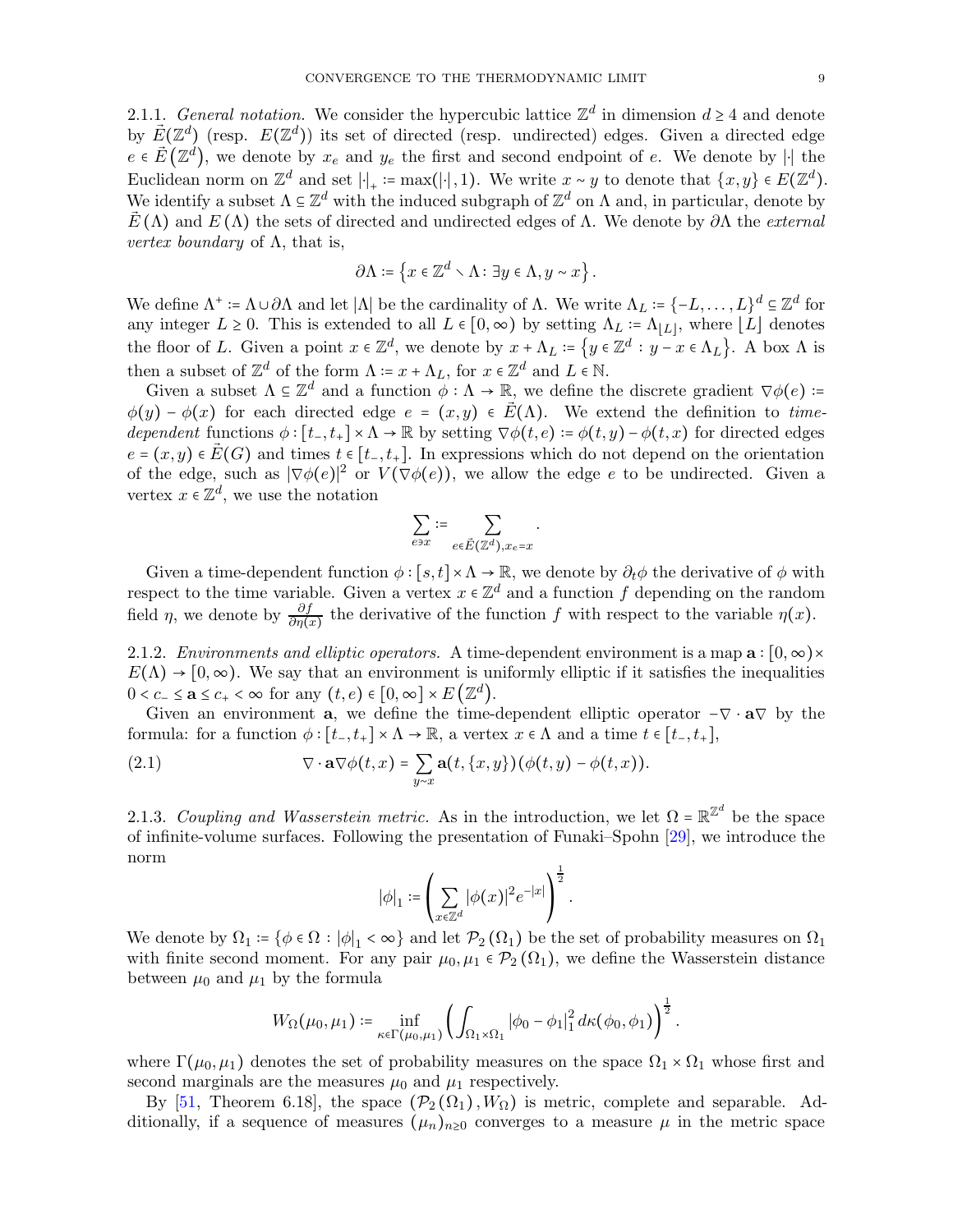$(\mathcal{P}_2(\Omega_1), W_{\Omega})$  then it converges weakly in the sense that, for any  $f \in C_b(\Omega), \langle f \rangle_{\mu_n} \longrightarrow \langle f \rangle_{\mu}$ (see  $[51,$  Theorem 6.9]).

We denote by  $X$  the set of gradient fields, that is

$$
\mathcal{X} \coloneqq \left\{ \chi : \vec{E}(\mathbb{Z}^d) \to \mathbb{R} \, : \, \exists \phi : \mathbb{Z}^d \to \mathbb{R} \, : \, \chi = \nabla \phi \right\}.
$$

As it was the case in Section [2.1.1,](#page-8-2) in expressions which do not depend on the orientation of the edge, we allow the edge  $e$  to be undirected. We introduce the norms

$$
|\chi|_1 \coloneqq \left(\sum_{e \in \vec{E}(\mathbb{Z}^d)} |\chi(e)|^2 e^{-|x_e|} \right)^{\frac{1}{2}}
$$

We denote by  $\mathcal{X}_1 = \{ \chi \in \mathcal{X} : |\chi|_1 < \infty \}$ , and by  $\mathcal{P}_2(\mathcal{X}_1)$  the set of probability measures on  $\mathcal{X}_1$ with finite second moment. For any pair  $\mu_0, \mu_1 \in \mathcal{P}_2(\mathcal{X}_1)$ , we define the Wasserstein distance between  $\mu_0$  and  $\mu_1$  according to the formula

<span id="page-9-2"></span>(2.2) 
$$
W_{\mathcal{X}}(\mu_0, \mu_1) \coloneqq \inf_{\kappa \in \Gamma_{\nabla}(\mu_0, \mu_1)} \left( \int_{\mathcal{X}_1 \times \mathcal{X}_1} |\chi_0 - \chi_1|_1^2 d\kappa(\chi_0, \chi_1) \right)^{\frac{1}{2}}
$$

It is also clear from the definition of the Wasserstein metric  $W_{\mathcal{X}}$  and the norm  $\lvert \cdot \rvert_1$  that, for any  $y \in \mathbb{Z}^d$  and any pair  $\mu_0, \mu_1 \in \mathcal{P}_2(\mathcal{X}_1)$ ,

<span id="page-9-3"></span>(2.3) 
$$
W_{\mathcal{X}}((\tau_y)_*\mu_0, (\tau_y)_*\mu_1) \leq Ce^{C|y|}W_{\mathcal{X}}(\mu_0, \mu_1),
$$

where the notation  $(\tau_y)_*\mu_0$  denotes the pushforward of the measure  $\mu_0$  by the shift operator  $\tau_y$  as introduced in Section [1.1.](#page-0-2)

By [\[51,](#page-22-3) Theorem 6.18], the space  $(\mathcal{P}_2(\mathcal{X}_1), W_{\mathcal{X}})$  is metric, complete and separable. Additionally, if a sequence of measures  $(\mu_n)_{n\geq 0}$  converges to a measure  $\mu$  in the metric space  $(\mathcal{P}_2(\mathcal{X}_1), W_{\mathcal{X}})$  then it converges weakly in the sense that, for any  $f \in C_b(\mathcal{X}), \langle f \rangle_{\mu_n} \longrightarrow \langle f \rangle_{\mu_n}$ .

2.2. Preliminary results. In this section, we collect some tools pertaining to random surfaces and the regularity theory for solutions of parabolic equations which are used in the proofs of Theorem [1](#page-2-0) and Theorem [2.](#page-3-1)

<span id="page-9-0"></span>2.2.1. Langevin dynamics. The Gibbs measure  $\mu_{\Lambda_L}^{\eta}$  (defined in [\(1.3\)](#page-1-0)) is naturally associated with the following dynamics.

**Definition 2.1** (Langevin dynamics). Consider a box  $\Lambda \subseteq \mathbb{Z}^d$ , a realization of the random field  $\eta : \Lambda \to \mathbb{R}$  and let  $\{B_t(x) : x \in \Lambda\}$  be a collection of independent standard Brownian motions. The Langevin dynamics  $\{\phi_t(x): x \in \Lambda\}$  is then defined to be the solution of the system of stochastic differential equations

<span id="page-9-1"></span>(2.4) 
$$
\begin{cases} d\phi_t(x) = \sum_{e \ni x} V'(\nabla \phi_t(e)) dt + \lambda \eta(x) dt + \sqrt{2} dB_t(x) & (t, x) \in (0, \infty) \times \Lambda, \\ \phi_t(x) = 0 & (t, x) \in (0, \infty) \times \partial \Lambda_L, \\ \phi_0(x) = 0 & x \in \Lambda. \end{cases}
$$

The Langevin dynamics [\(2.4\)](#page-9-1) is stationary, reversible and ergodic with respect to the Gibbs measure  $\mu_{\Lambda}^{\eta}$ .

2.2.2. De Giorgi-Nash-Moser regularity theory. The next statement we collect is the De Giorgi-Nash-Moser regularity estimate (following the works of De Giorgi [\[22\]](#page-21-21), Nash [\[43\]](#page-21-22) and Moser [\[39,](#page-21-23) [40\]](#page-21-24), see also [\[31,](#page-21-25) Chapter 8] and [\[34,](#page-21-26) Chapter 3]) which states that the solutions of the parabolic equation  $\partial_t u - \nabla \cdot \mathbf{a} \nabla u = 0$  are Hölder continuous when the environment **a** is uniformly elliptic. In the discrete setting, the result can be stated as follows.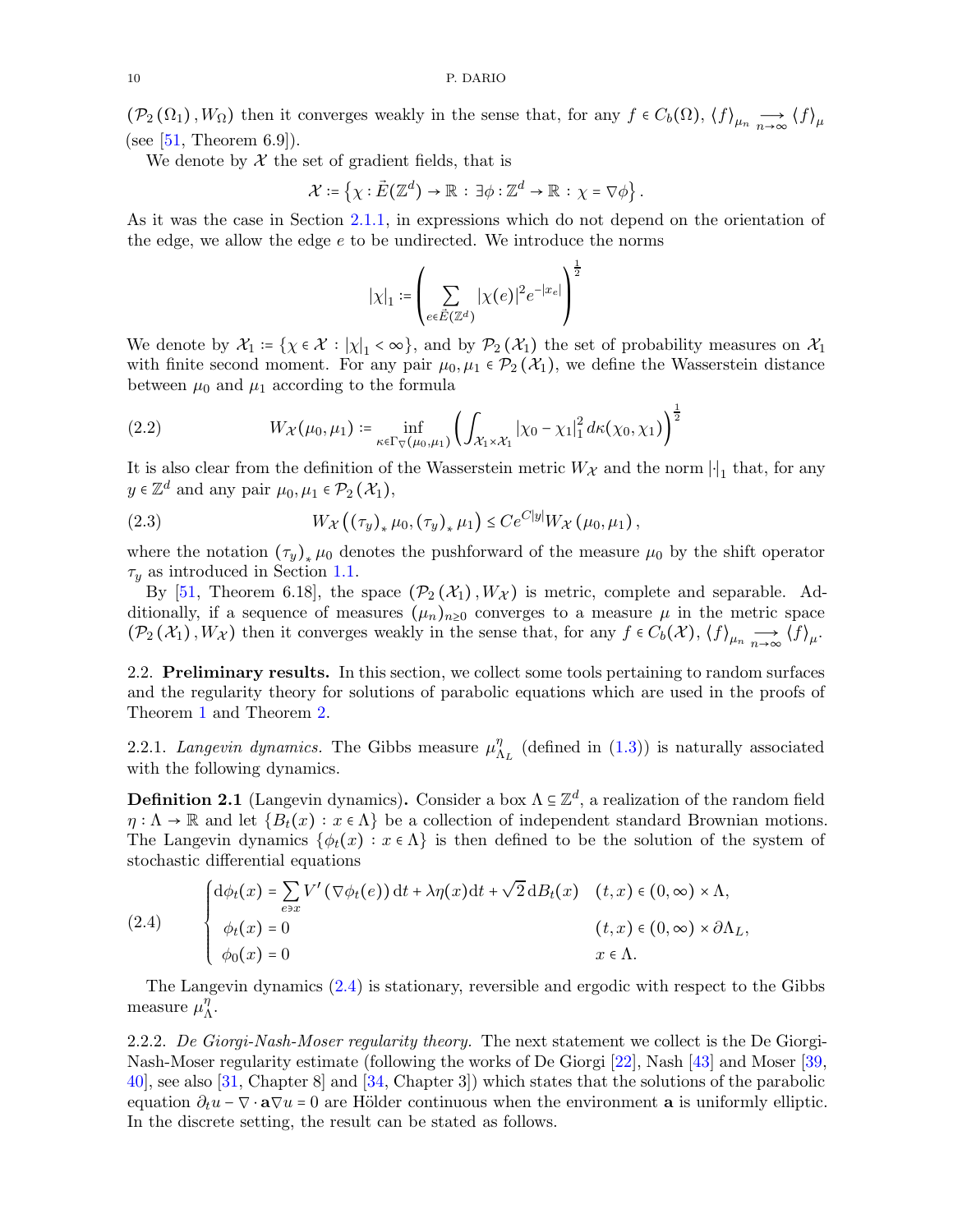<span id="page-10-0"></span>**Proposition 2.2** (De Giorgi-Nash-Moser regularity for solutions of parabolic equation). Fix an integer  $L \geq 2$  and an environment  $\mathbf{a}: [0, \infty) \times E(\mathbb{Z}^d) \to [0, \infty)$  satisfying  $c_- \leq \mathbf{a} \leq c_+$ . Then, there exist an exponent  $\alpha = \alpha(d, c_+, c_-) > 0$  and a positive constant  $C = C(d, c_+, c_-) < \infty$  such that, for any function  $u:(0,L^2)\times \Lambda_L \to \mathbb{R}$  solution of the parabolic equation

$$
\partial_t u - \nabla \cdot \mathbf{a} \nabla u = 0 \quad in \quad (0, L^2) \times \Lambda_L,
$$

one has, for any time  $t \in [L^2/2, L^2]$ ,

(2.5) 
$$
\sup_{e \in E(\Lambda_{L/2})} |\nabla u(t,e)| \leq \frac{C}{L^{\alpha}} \left( \frac{1}{L^{d+2}} \int_0^{L^2} \sum_{x \in \Lambda_L} |u(t,x)|^2 dt \right)^{\frac{1}{2}}.
$$

Proposition [2.2](#page-10-0) is a consequence of two standard results for solutions of parabolic equations: the mean value inequality (see  $[24,$  Proposition 3.2)) and the increase of oscillations (see  $[24,$ Proposition 3.2]). We include a short proof of the result in Appendix [B](#page-19-0) for completeness.

2.2.3. Fluctuations for random-field random surfaces and the Brascamp-Lieb inequality. In this section, we record the main result of the article [\[21\]](#page-21-5) which provides an upper bound on the size of the fluctuations of the random surface in the presence of a random-field in dimensions  $d \geq 4$ . The bound stated in [\(2.6\)](#page-10-2) is sharp, and a corresponding lower bound is included in the statement of [\[21,](#page-21-5) Theorem 2] (as well as upper and lower bounds on the fluctuations of the surface in the low dimensions  $d \leq 3$ .

<span id="page-10-1"></span>**Proposition 2.3** (Theorem 2 of [\[21\]](#page-21-5)). Fix  $\lambda > 0$ , assume that  $(\eta(x))_{x \in \mathbb{Z}^d}$  are independent with  $\mathbb{E}[\eta(x)^2] = 1$  and a symmetric distribution. Then there exists a constant  $C > 0$  such that, for any integer  $L \geq 2$  and any  $x \in \Lambda_L$ ,

<span id="page-10-2"></span>(2.6) 
$$
\mathbb{E}\left[\left\langle \phi(x) \right\rangle_{\mu_{\Lambda_L}}^2\right] \leq \begin{cases} C \ln L & \text{if } d = 4, \\ C & \text{if } d \geq 5. \end{cases}
$$

**Remark 2.4.** The statement of  $[21,$  Theorem 2 estimates the variance over the disorder of the map  $\langle \phi(x) \rangle_{\mu_{\Lambda_L}^{\eta}}$ . The assumption that the distribution of the random field is symmetric ensures that  $\mathbb{E}[\langle \phi(x) \rangle_{\mu_{\Lambda_L}}] = 0$  for any  $x \in \Lambda_L$ . The inequality  $(2.6)$  can thus be deduced from the upper bound on the variance stated in [\[21,](#page-21-5) Theorem 2].

Proposition [2.3](#page-10-1) estimates the  $L^2$ -norm of the thermal expectation of the height of the random surface. It is also natural to consider the value of the  $L^2$ -norm of the height of the surface under the annealed measure  $\mathbb{E}\mu_{\Lambda_L}^{\eta}$ . This quantity can be decomposed according to the formula

(2.7) 
$$
\mathbb{E}\left[\left\langle \phi(x)^2 \right\rangle_{\mu_{\Lambda_L}^{\eta}}\right] = \mathbb{E}\left[\left\langle \left(\phi(x) - \langle \phi(x) \rangle_{\mu_{\Lambda_L}^{\eta}}\right)^2 \right\rangle_{\mu_{\Lambda_L}^{\eta}}\right] + \mathbb{E}\left[\left\langle \phi(x) \right\rangle_{\mu_{\Lambda_L}^{\eta}}^2\right].
$$

The second term in the right-hand side is estimated by  $(2.6)$ . An upper bound on the first term is provided by the Brascamp-Lieb inequality [\[11,](#page-20-2) [12\]](#page-20-3) which, in our setting, reads as follows: for any dimension  $d \geq 3$ , any side length  $L \geq 1$ , any vertex  $x \in \Lambda_L$  and any realization of the random field  $\eta$ ,

(2.8) 
$$
\left\langle \left( \phi(x) - \langle \phi(x) \rangle_{\mu_{\Lambda_L}^{\eta}} \right)^2 \right\rangle_{\mu_{\Lambda_L}^{\eta}} \leq C.
$$

A combination of Proposition [2.3](#page-10-1) and the inequality [\(2.8\)](#page-10-3) implies the following estimate.

<span id="page-10-4"></span>**Lemma 2.5.** Fix  $\lambda > 0$ , assume that  $(\eta(x))_{x \in \mathbb{Z}^d}$  are independent with  $\mathbb{E}[\eta(x)^2] = 1$  and a symmetric distribution. Then there exists a constant  $C > 0$  such that, for any integer  $L \geq 2$  and any  $x \in \Lambda_L$ ,

<span id="page-10-3"></span>
$$
\mathbb{E}\left[\left\langle \phi(x)^2 \right\rangle_{\mu_{\Lambda_L}^{\eta}}\right] \le \begin{cases} C \ln L & \text{if } d = 4, \\ C & \text{if } d \ge 5. \end{cases}
$$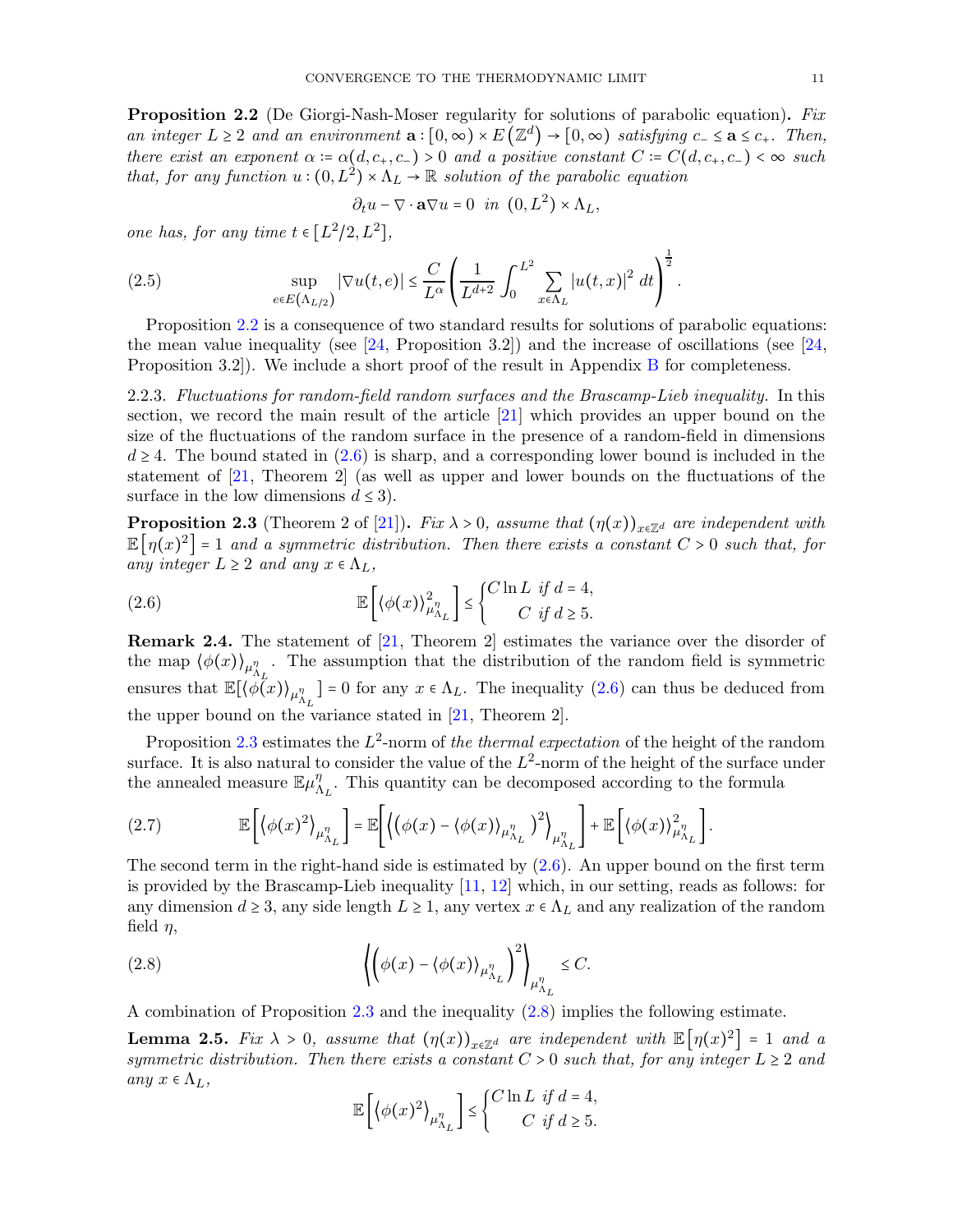#### <span id="page-11-0"></span>12 P. DARIO

### 3. TRANSLATION-COVARIANT GRADIENT GIBBS STATES IN DIMENSIONS  $d \geq 4$

This section is devoted to the proof of Theorem [1.](#page-2-0) The argument is decomposed into two steps. In Section [3.1,](#page-11-1) we establish a general coupling statement which allows to estimate the Wasserstein distance between the two measures  $\mu_{\Lambda_0}^{\eta}$ ,  $\mu_{\Lambda_1}^{\eta}$  for two boxes  $\Lambda_0, \Lambda_1$  of comparable size and large intersection (Proposition [3.1\)](#page-11-2). Section  $3.2$  then contains the proof of Theorem [1](#page-2-0) based on the result established in Proposition [3.1.](#page-11-2)

<span id="page-11-1"></span>3.1. A general coupling statement. In this section, we construct a coupling between the two measures  $\mu_{\Lambda_0}^{\eta}$ ,  $\mu_{\Lambda_1}^{\tilde{\eta}}$  so as to minimize the L<sup>∞</sup>-norm of the difference of the gradients of the surfaces in the bulk of the two boxes  $\Lambda_0$  and  $\Lambda_1$ .

<span id="page-11-2"></span>**Proposition 3.1.** Fix a dimension  $d \geq 4$ , let  $\lambda > 0$ , and assume that  $(\eta(x))_{x \in \mathbb{Z}^d}$  are independent with  $\mathbb{E}[\eta(x)^2] = 1$  and a symmetric distribution. There exists an exponent  $\alpha = \alpha(d, c_+, c_-) > 0$ such that the following holds. Let  $L \geq 2$  be an integer and let  $\Lambda_0, \Lambda_1 \subseteq \mathbb{Z}^d$  be two boxes such that  $\Lambda_L \subseteq \Lambda_0 \cap \Lambda_1$  and  $\Lambda_0 \cup \Lambda_1 \subseteq \Lambda_{4L}$ . Then, for almost every  $\eta$ , there exists a coupling  $\nu^{\eta}$  between the measures  $\mu_{\Lambda_0}^{\eta}$  and  $\mu_{\Lambda_1}^{\eta}$  such that

(3.1) 
$$
\mathbb{E}\left[\int_{\Omega\times\Omega}\sup_{e\in E(\Lambda_{L/2})}|\nabla\phi_0(e)-\nabla\phi_1(e)|^2\nu^{\eta}(d\phi_0,d\phi_1)\right]\leq CL^{-\alpha}.
$$

*Proof.* Fix an integer  $L \geq 2$  and two boxes  $\Lambda_0, \Lambda_1$  satisfying the assumptions of the proposition. We denote by  $L_0$  and  $L_1$  their respective side lengths and note that  $L_0, L_1 \leq 4L$ . We then fix a realization of the random field  $\eta : \mathbb{Z}^d \to \mathbb{R}$ , and let  $\phi_0$  and  $\phi_1$  be two independent random surfaces distributed according to the measures  $\mu_{\Lambda_0}^{\eta}$  and  $\mu_{\Lambda_1}^{\eta}$  respectively. We consider the two Langevin dynamics (driven by the same Brownian motions)

<span id="page-11-3"></span>(3.2) 
$$
\begin{cases} d\phi_{0,t}(x) = \sum_{e \ni x} V'(\nabla \phi_{0,t}(e)) dt + \lambda \eta(x) dt + \sqrt{2} dB_t(x) & (t, x) \in (0, \infty) \times \Lambda_0, \\ \phi_{0,0}(x) = \phi_0(x) & x \in \Lambda_0, \\ \phi_{0,t}(x) = 0 & (t, x) \in (0, \infty) \times \partial \Lambda_0, \end{cases}
$$

and

<span id="page-11-4"></span>(3.3)  

$$
\begin{cases}\n\text{d}\phi_{1,t}(x) = \sum_{e \ni x} V'(\nabla \phi_{1,t}(e)) \, \text{d}t + \lambda \eta(x) \text{d}t + \sqrt{2} \text{d}B_t(x) & (t, x) \in (0, \infty) \times \Lambda_1, \\
\phi_{1,0}(x) = \phi_1(x) & x \in \Lambda_1, \\
\phi_{1,t}(x) = 0 & (t, x) \in (0, \infty) \times \partial \Lambda_1.\n\end{cases}
$$

Using that the Langevin dynamics [\(3.2\)](#page-11-3) (resp. [\(3.3\)](#page-11-4)) is invariant under Gibbs measure  $\mu_{\Lambda_0}^{\eta}$ (resp.  $\mu_{\Lambda_1}^{\eta}$ ), we see that the interface  $\phi_{0,t}$  (resp.  $\phi_{1,t}$ ) is distributed according to the measure  $\mu_{\Lambda_0}^{\eta}$  (resp.  $\mu_{\Lambda_1}^{\eta}$ ) for any time  $t \geq 0$ . We denote by  $\mu$  the law of the joint process  $(\phi_{0,t}, \phi_{1,t})_{t \geq 0}$ and by  $\langle \cdot \rangle_{\mu}$  the expectation with respect to  $\mu$ .

Considering the difference between the equations  $(3.2)$  and  $(3.3)$  and using that the driving Brownian motions are the same, we obtain that the map  $w(t, x) = \phi_{0,t}(x) - \phi_{1,t}(x)$  solves the equation

<span id="page-11-5"></span>(3.4) 
$$
\mathrm{d}w(t,x) = \left(\sum_{e \ni x} V'(\nabla \phi_{0,t}(e)) - \sum_{e \ni x} V'(\nabla \phi_{1,t}(e))\right) \mathrm{d}t \quad \text{in} \quad [0,\infty) \times (\Lambda_0 \cap \Lambda_1).
$$

Using the definition [\(2.1\)](#page-8-0) for the elliptic operator  $-\nabla \cdot \mathbf{a} \nabla$  and the assumption  $\Lambda_L \subseteq \Lambda_0 \cap \Lambda_1$ , we see that the identity [\(3.4\)](#page-11-5) implies that the function  $w(t, x) \coloneqq \phi_{0,t}(x) - \phi_{1,t}(x)$  solves the parabolic equation

 $\partial_t w - \nabla \cdot \mathbf{a} \nabla w = 0$  in  $[0, \infty) \times \Lambda_0 \cap \Lambda_1$ ,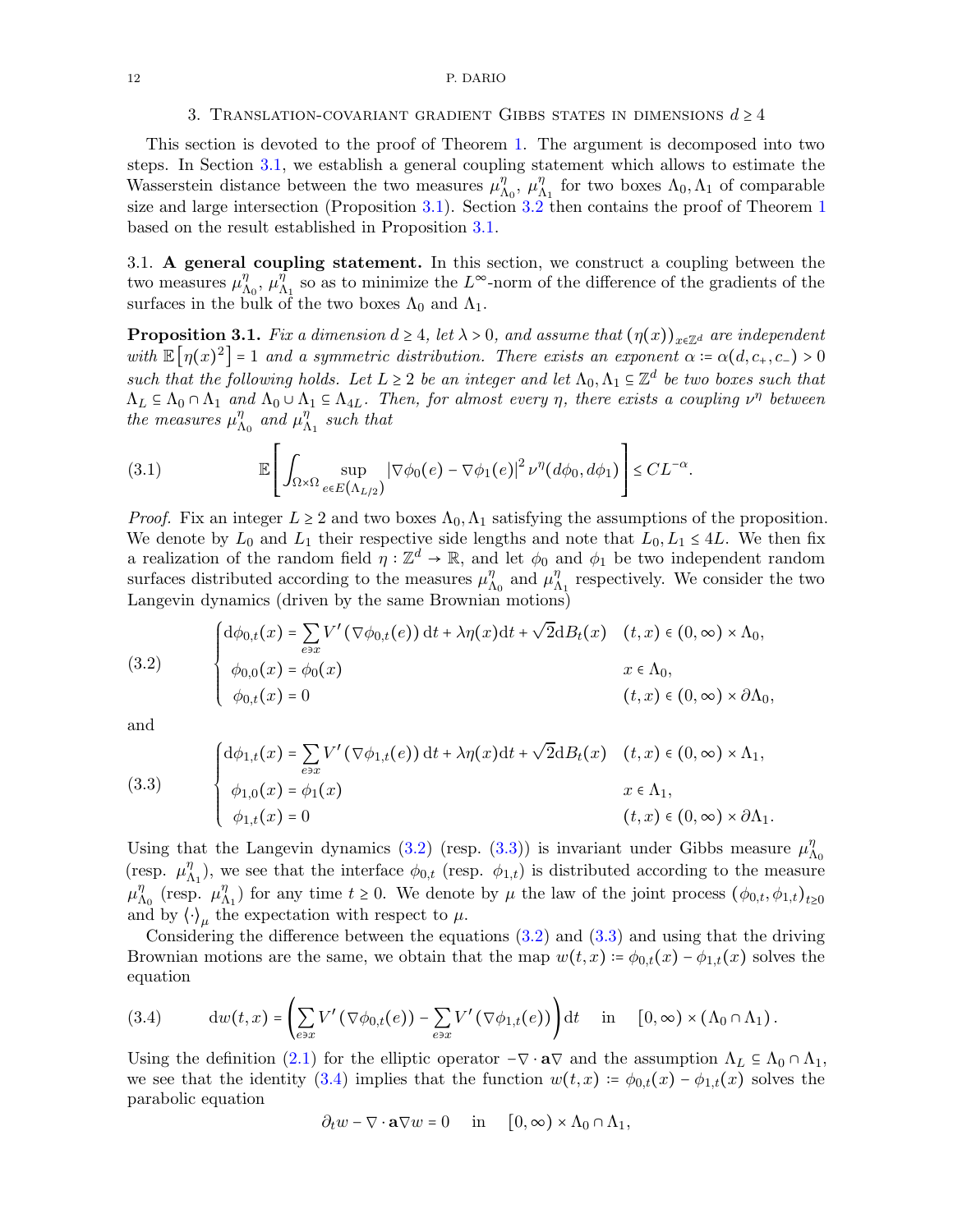where the coefficient **a** is given by the formula

<span id="page-12-0"></span>(3.5) 
$$
\mathbf{a}(t,e) \coloneqq \int_0^1 V''(s \nabla \phi_{0,t}(e) + (1-s) \nabla \phi_{1,t}(e)) ds.
$$

Using the uniform convexity of the potential  $V$  stated in  $(1.2)$  and applying the De Giorgi-Nash-Moser regularity estimate stated in Proposition [2.2,](#page-10-0) we obtain that there exists an exponent  $\alpha$  :=  $\alpha(d, c_+, c_-) > 0$  such that

(3.6) 
$$
\sup_{e \in E(\Lambda_{L/2})} |\nabla \phi_{0,L^2}(e) - \nabla \phi_{1,L^2}(e)|^2 \leq \frac{C}{L^{\alpha}} \frac{1}{L^{d+2}} \int_0^{L^2} \sum_{x \in \Lambda_L} (\phi_{0,t}(x) - \phi_{1,t}(x))^2 dt
$$

$$
\leq \frac{C}{L^{\alpha}} \frac{1}{L^{d+2}} \int_0^{L^2} \sum_{x \in \Lambda_L} \phi_{0,t}(x)^2 + \phi_{1,t}(x)^2 dt.
$$

We then integrate over the measure  $\mu$  and use the stationarity of the Langevin dynamics [\(3.2\)](#page-11-3) and [\(3.3\)](#page-11-4). We obtain

$$
(3.7) \quad \left\{ \sup_{e \in E(\Lambda_{L/2})} |\nabla \phi_{0,L^2}(e) - \nabla \phi_{1,L^2}(e)|^2 \right\}_{\mu} \le \frac{C}{L^{\alpha}} \frac{1}{L^{d+2}} \int_0^{L^2} \sum_{x \in \Lambda_L} \left\langle \phi_{0,t}(x)^2 \right\rangle_{\mu} + \left\langle \phi_{1,t}(x)^2 \right\rangle_{\mu} dt
$$

$$
= \frac{C}{L^{\alpha}} \frac{1}{L^{d+2}} \int_0^{L^2} \sum_{x \in \Lambda_L} \left\langle \phi(x)^2 \right\rangle_{\mu_{\Lambda_0}^{\eta}} + \left\langle \phi(x)^2 \right\rangle_{\mu_{\Lambda_1}^{\eta}} dt
$$

$$
= \frac{C}{L^{\alpha}} \frac{1}{L^{d}} \sum_{x \in \Lambda_L} \left\langle \phi(x)^2 \right\rangle_{\mu_{\Lambda_0}^{\eta}} + \left\langle \phi(x)^2 \right\rangle_{\mu_{\Lambda_1}^{\eta}}.
$$

Averaging over the disorder and using Lemma [2.5,](#page-10-4) we obtain

<span id="page-12-4"></span>
$$
\mathbb{E}\left[\left(\sup_{e\in E(\Lambda_{L/2})} |\nabla \phi_{0,L^2}(e) - \nabla \phi_{1,L^2}(e)|^2\right)\right] \leq \begin{cases} C\left(\ln L_0 + \ln L_1\right) L^{-\alpha} & \text{if } d = 4, \\ C L^{-\alpha} & \text{if } d \geq 5. \end{cases}
$$

Using the assumption  $L_0, L_1 \leq 4L$  and reducing the value of the exponent  $\alpha$  to absorb the logarithm, we deduce that, in any dimension  $d \geq 4$ ,

(3.8) 
$$
\mathbb{E}\left[\left\{\sup_{e\in E(\Lambda_{L/2})}|\nabla\phi_{0,L^2}(e)-\nabla\phi_{1,L^2}(e)|^2\right\}\right] \leq CL^{-\alpha}.
$$

We then define  $\nu^{\eta}$  to be the law of the pair  $(\phi_{0,L^2}, \phi_{1,L^2})$  to complete the proof of Proposition [3.1.](#page-11-2)  $\Box$ 

<span id="page-12-1"></span>3.2. **Proof of Theorem [1.](#page-2-0)** This section is devoted to the proof of Theorem [1](#page-2-0) building upon the result of Proposition [3.1.](#page-11-2) We recall the definitions of the Wasserstein distance [\(2.2\)](#page-9-2) stated in Section [2.](#page-7-0)

Proof of Theorem [1.](#page-2-0) We first observe that Lemma [2.5](#page-10-4) and Proposition [3.1](#page-11-2) imply the following inequality: for each fixed integer  $L \ge 1$  and each pair of boxes  $\Lambda_0, \Lambda_1 \subseteq \mathbb{Z}^d$  satisfying  $\Lambda_L \subseteq \Lambda_0 \cap \Lambda_1$ and  $\Lambda_0 \cup \Lambda_1 \subseteq \Lambda_{4L}$ 

<span id="page-12-2"></span>(3.9) 
$$
\mathbb{E}\left[W_{\mathcal{X}}\left(\mu_{\Lambda_{0}}^{\eta}, \mu_{\Lambda_{1}}^{\eta}\right)^{2}\right] \leq CL^{-\alpha}.
$$

Let us then fix  $n \in \mathbb{N}$ . Applying [\(3.9\)](#page-12-2) with the integer  $L = 2^n$ , the boxes  $\Lambda_0 = \Lambda_{2^n}$  and  $\Lambda_1 = \Lambda_{2^{n+1}}$ , we obtain

<span id="page-12-3"></span>(3.10) 
$$
\mathbb{E}\left[W_{\mathcal{X}}\left(\mu_{\Lambda_{2^n}}^{\eta}, \mu_{\Lambda_{2^{n+1}}}^{\eta}\right)^2\right] \leq C2^{-\alpha n}.
$$

The inequality  $(3.10)$  and the comparison estimate  $(1.5)$  imply that the sequence of measures  $(\mu_{\Lambda_{2n}}^{\eta})_{n\in\mathbb{N}}$  is almost surely Cauchy in the metric space  $(\mathcal{P}_2(\mathcal{X}_1), W_{\mathcal{X}})$ . Since this metric space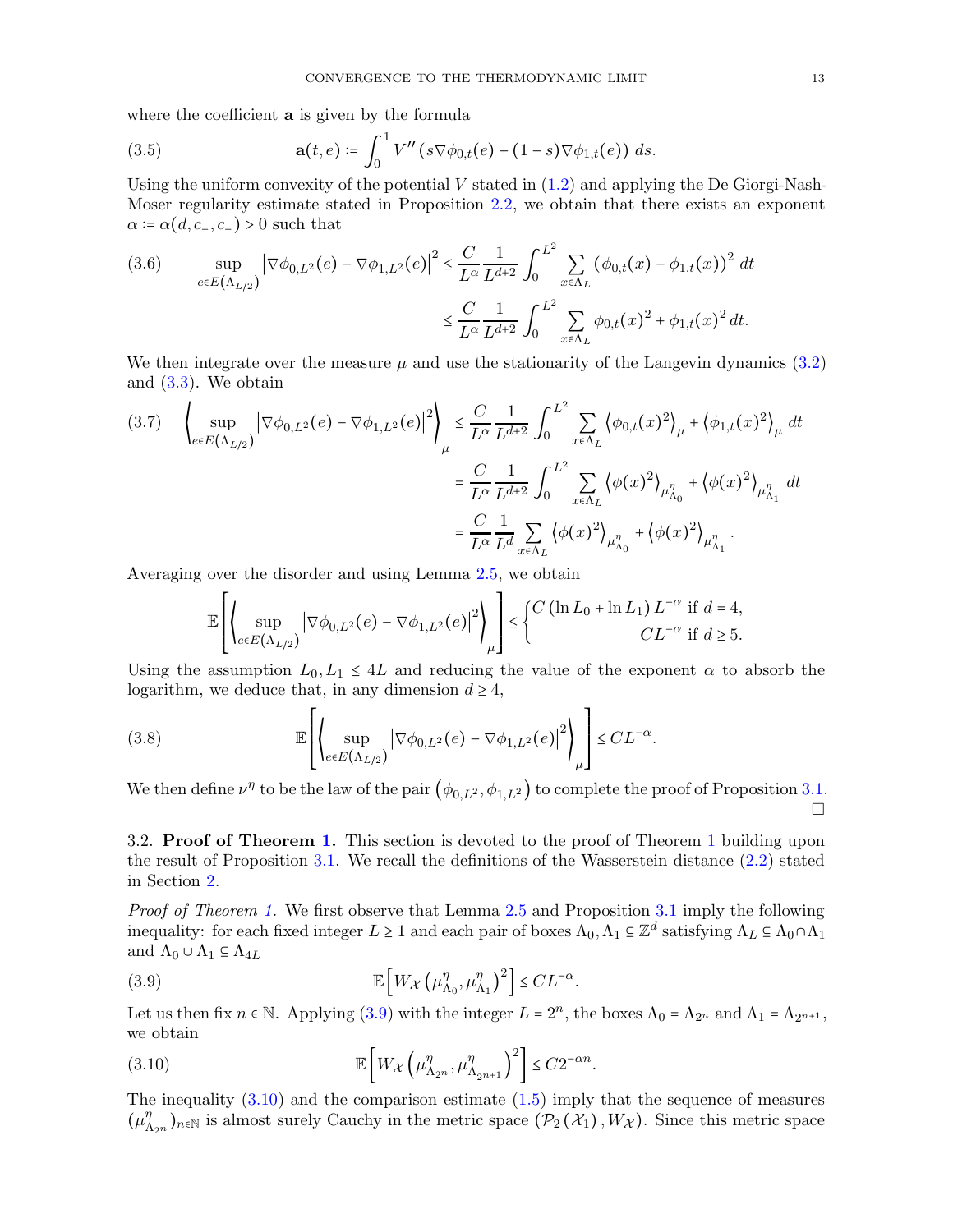is complete, it implies that the sequence converges almost surely and we denote the limiting measure by  $\mu_{\nabla}^{\eta} \in \mathcal{P}_2(\mathcal{X}_1)$ . It remains to verify that the measure  $\mu_{\nabla}^{\eta}$  satisfies the properties listed in the statement of Theorem [1.](#page-2-0)

We first verify the quantitative estimate  $(1.5)$ . By the inequality  $(3.8)$  and the gluing lemma (following the terminology of [\[50,](#page-22-4) Chapter 1]), there exists a coupling  $\pi_{\nabla}^{\eta}$  between the measures  $\left(\mu_{\Lambda_{2^k L}}^{\eta}\right)_{k\geq 0}$  such that, for any  $k \geq 0$ ,

<span id="page-13-0"></span>(3.11) 
$$
\mathbb{E}\left[\left\{\sup_{e\in\Lambda_{2^{k-1}L}}|\chi_{2^kL}(e)-\chi_{2^{k+1}L}(e)|^2\right\}_{\pi^{\eta}_{\nabla}}\right] \leq C(2^kL)^{-\alpha},
$$

where  $\langle \cdot \rangle_{\pi^{\eta}_{\nabla}}$  denotes the expectation with respect to  $\pi^{\eta}_{\nabla}$  and  $\chi_{2^k L}(e)$  is the gradient at the edge e for the measure  $\mu_{\Lambda_{2k_L}}^{\eta}$ . The inequality [\(3.11\)](#page-13-0) implies that, for almost every  $\eta$ , the gradients  $\chi_{2^kL}$  converge pointwise almost surely with respect to the measure  $\pi_{\nabla}^{\eta}$  to a random variable  $\chi_{\infty}$  distributed according to  $\mu_{\nabla}^{\eta}$ . The triangle inequality additionally shows

<span id="page-13-5"></span>
$$
(3.12) \mathbb{E}\left[\left(\sup_{e\in\Lambda_{L/2}}|\chi_L(e)-\chi_\infty(e)|^2\right)_{\pi^{\eta}_{\nabla}}\right]^{\frac{1}{2}} \leq \sum_{k=0}^{\infty}\mathbb{E}\left[\left(\sup_{e\in\Lambda_{2^{k-1}L}}|\chi_{2^kL}(e)-\chi_{2^{k+1}L}(e)|^2\right)_{\pi^{\eta}_{\nabla}}\right]^{\frac{1}{2}} \leq CL^{-\alpha},
$$

which implies  $(1.5)$ .

We next verify the translation covariance [\(1.6\)](#page-3-3) of the measure  $\mu^{\eta}_{\nabla}$ . To this end, let us note that, by the definitions of the measure  $\mu_{\Lambda}^{\eta}$  and of the shift operator  $\tau_y$ , one has the identity: for any point  $y \in \mathbb{Z}^d$ , any realization of the random field  $\eta$  and any side length  $L \in \mathbb{N}$ ,

$$
(3.13)\qquad \qquad (\tau_y)_* \mu_{\Lambda_L}^\eta = \mu_{y+\Lambda_L}^{\tau_y \eta}
$$

We then select an integer n large enough (depending on y) so that  $\Lambda_{2^{n-1}} \subseteq y + \Lambda_{2^n}$ . Applying Proposition [3.1](#page-11-2) with the integer  $L := 2^{n-1}$  and the boxes  $\Lambda_0 := \Lambda_{2^n}$  and  $\Lambda_1 := y + \Lambda_{2^n}$ , we obtain

<span id="page-13-2"></span><span id="page-13-1"></span>.

.

(3.14) 
$$
\mathbb{E}\left[W_{\mathcal{X}}\left(\mu_{\Lambda_{2^n}}^{\eta}, \mu_{y+\Lambda_{2^n}}^{\eta}\right)^2\right] \leq C2^{-\alpha n}.
$$

Using the inequality  $(3.14)$  and the translation invariance of the law of the disorder  $\eta$ , we deduce that

<span id="page-13-3"></span>(3.15) 
$$
\mathbb{E}\left[W_{\mathcal{X}}\left(\mu_{\nabla}^{\tau_{y}\eta},\mu_{y+\Lambda_{2n}}^{\tau_{y}\eta}\right)^{2}\right] = \mathbb{E}\left[W_{\mathcal{X}}\left(\mu_{\nabla}^{\eta},\mu_{y+\Lambda_{2n}}^{\eta}\right)^{2}\right] \leq 2\mathbb{E}\left[W_{\mathcal{X}}\left(\mu_{\nabla}^{\eta},\mu_{\Lambda_{2n}}^{\eta}\right)^{2}\right] + 2\mathbb{E}\left[W_{\mathcal{X}}\left(\mu_{\Lambda_{2n}}^{\eta},\mu_{y+\Lambda_{2n}}^{\eta}\right)^{2}\right] \leq C2^{-\alpha n}.
$$

Additionally, using the translation property [\(2.3\)](#page-9-3) of the Wasserstein metric, we may write

<span id="page-13-4"></span>(3.16) 
$$
\mathbb{E}\left[W_{\mathcal{X}}\left((\tau_y)_{*}\mu_{\nabla}^{\eta},(\tau_y)_{*}\mu_{\Lambda_{2^n}}^{\eta}\right)^{2}\right] \leq Ce^{C|y|}\mathbb{E}\left[W_{\mathcal{X}}\left(\mu_{\nabla}^{\eta},\mu_{\Lambda_{2^n}}^{\eta}\right)^{2}\right] \leq Ce^{C|y|}2^{-\alpha n}
$$

Combining the identity  $(3.13)$  with the inequalities  $(3.15)$ ,  $(3.16)$ , we obtain, for any integer  $n \in \mathbb{N}$  (chosen large enough depending on y),

$$
\mathbb{E}\left[W_{\mathcal{X}}\left((\tau_y)_{*}\mu_{\nabla}^{\eta},\mu_{\nabla}^{\tau_y\eta}\right)^2\right] \leq \mathbb{E}\left[W_{\mathcal{X}}\left((\tau_y)_{*}\mu_{\nabla}^{\eta},(\tau_y)_{*}\mu_{\Lambda_{2n}}^{\eta}\right)^2\right] + \mathbb{E}\left[W_{\mathcal{X}}\left(\mu_{y+\Lambda_{2n}}^{\tau_y\eta},\mu_{\nabla}^{\tau_y\eta}\right)^2\right] \leq C\left(1 + e^{C|y|}\right)2^{-\alpha n}.
$$

Take the limit  $n \to \infty$  yields

(3.17) 
$$
\mathbb{E}\left[W_{\mathcal{X}}\left(\left(\tau_y\right)_*\mu_{\nabla}^{\eta},\mu_{\nabla}^{\tau_y\eta}\right)^2\right]=0,
$$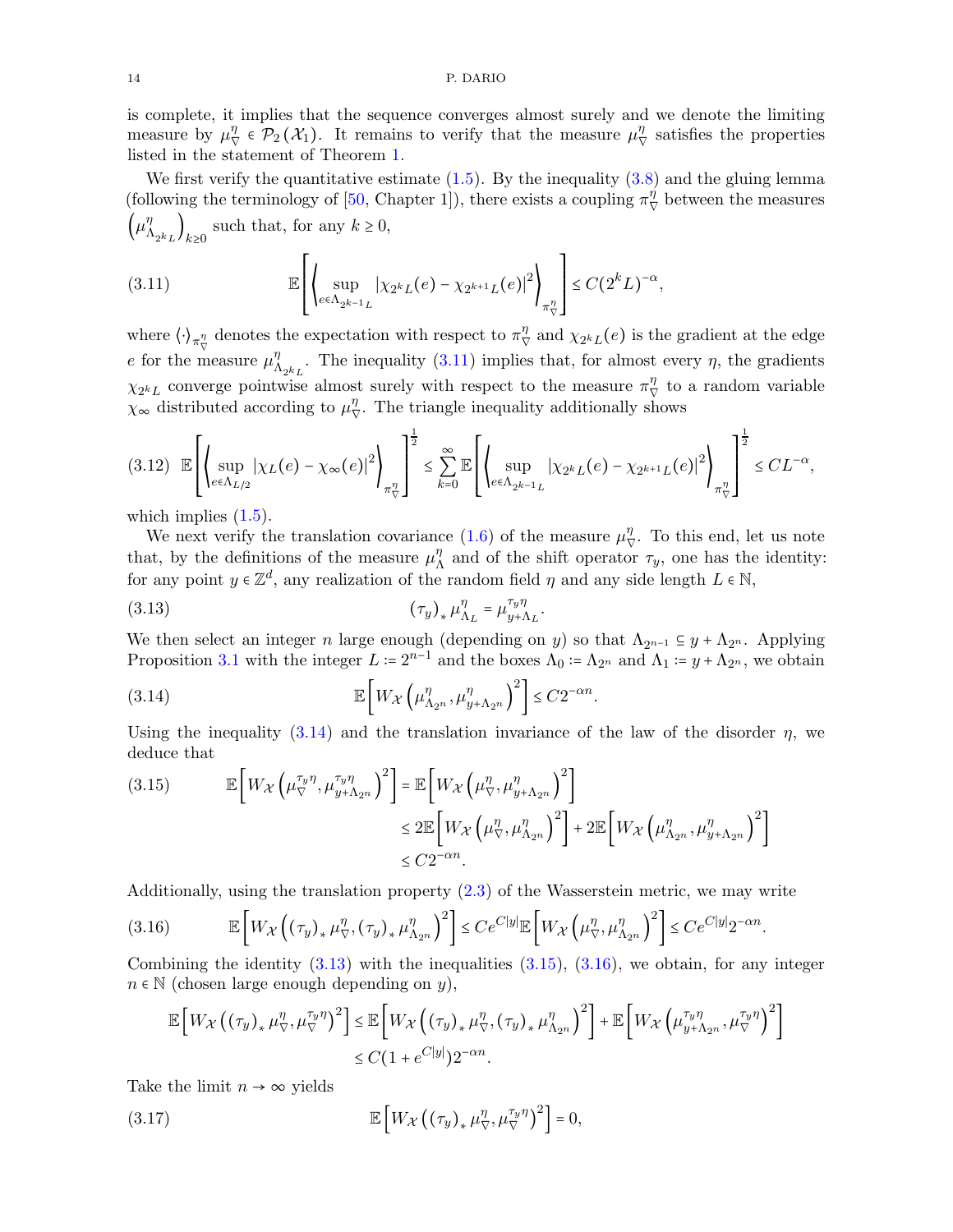which implies the translation-covariance property  $(1.6)$ .

There remains to prove the Dobrushin–Lanford–Ruelle (DLR) equation [\(1.7\)](#page-3-4). We first note that, by the definition of the finite-volume measure  $\mu_{\Lambda_{2^n}}^{\eta}$ , one has, for any function  $f \in C_b(\mathcal{X})$ and any subset  $\Lambda \subseteq \Lambda_{2^n}$ ,

<span id="page-14-3"></span>(3.18) 
$$
\int_{\Omega} \mu_{\Lambda_{2^n}}^{\eta} (d\phi_1) \int_{\Omega} f(\nabla \phi) \mu_{\Lambda}^{\eta, \phi_1} (d\phi) = \int_{\Omega} f(\nabla \phi) \mu_{\Lambda_{2^n}}^{\eta} (d\phi).
$$

One then observes that the mapping  $\phi_1 \mapsto \int_{\Omega} f(\nabla \phi) \mu_{\Lambda}^{\eta, \phi_1}(d\phi)$  depends only on finitely many values of the (discrete) gradient of the map  $\phi_1$  (the values on which f depends and the values of the gradient on the edges which are in a finite neighborhood of the boundary  $\partial\Lambda$ ). It is additionally continuous and bounded. Consequently, it belongs to the space  $C_b(\mathcal{X})$ . Taking the limit  $n \to \infty$  in both sides of the identity [\(3.18\)](#page-14-3) and using the almost-sure weak convergence of the sequence  $\mu_{\Lambda_{2^n}}^{\eta}$  in the space  $\mathcal{P}(\mathcal{X})$ , we obtain

$$
\int_{\Omega} \mu_{\nabla}^{\eta} (d\chi) \int_{\Omega} f(\nabla \phi) \mu_{\Lambda}^{\eta, \psi(\chi)} (d\phi) = \int_{\Omega} f(\chi) \mu_{\nabla}^{\eta} (d\chi),
$$

<span id="page-14-0"></span>where  $\psi(\chi)$  is any function satisfying  $\nabla \psi(\chi) = \chi$ . The proof of [\(1.7\)](#page-3-4), and thus of Theorem [1,](#page-2-0) is complete. is complete.  $\Box$ 

### 4. TRANSLATION-COVARIANT GIBBS STATES IN DIMENSIONS  $d \geq 5$

This section is devoted to the proof of Theorem [2.](#page-3-1) The argument is decomposed in three steps, which correspond to Section [4.1,](#page-14-2) Section [4.2](#page-16-0) and Section [4.3.](#page-17-0) In Section [4.1,](#page-14-2) we prove a decorrelation estimate for the spatial average of the height of the random surface in dimensions  $d \geq 5$ . In Section [4.2,](#page-16-0) we combine the decorrelation inequality established in Section [4.1](#page-14-2) with the coupling estimate for the gradient of the surface proved in Proposition [3.1,](#page-11-2) and establish an upper bound for the Wasserstein distance between the two measures  $\mu_{\Lambda_0}^{\eta}$  and  $\mu_{\Lambda_1}^{\eta}$  where  $\Lambda_0$  and  $\Lambda_1$  are two boxes of similar size and large intersection. Section [4.3](#page-17-0) contains the proof of Theorem [2,](#page-3-1) building upon the results of Section [4.2.](#page-16-0)

<span id="page-14-2"></span>4.1. A decorrelation estimate for the random surface. We first establish an upper bound on the  $L^2$ -norm of the spatially averaged height of the random surface in a box  $\Lambda_0$  under the annealed measure  $\mathbb{E}\mu_{\Lambda}^{\eta}$ . We note that the arguments used in the proof of Lemma [4.1](#page-14-4) are similar to the ones of  $[20,$  Theorem 3.1].

<span id="page-14-4"></span>**Lemma 4.1.** Fix a dimension  $d \geq 5$ , let  $\lambda > 0$ , and assume that  $(\eta(x))_{x \in \mathbb{Z}^d}$  are independent with  $\mathbb{E}[\eta(x)^2] = 1$  and a symmetric distribution. There exists a constant  $C < \infty$  such that for any box  $\Lambda_0$  of side length  $\ell \geq 1$  and any box  $\Lambda$  satisfying  $\Lambda_0 \subseteq \Lambda$ ,

.

<span id="page-14-6"></span>(4.1) 
$$
\mathbb{E}\left[\left\langle \left|\frac{1}{|\Lambda_0|} \sum_{x \in \Lambda_0} \phi(x)\right|^2 \right\rangle_{\mu_{\Lambda}^{\eta}}\right] \leq \frac{C}{\ell^{d-4}}
$$

The proof of Lemma [4.1](#page-14-4) requires to use the following two results for which we refer to the articles [\[33,](#page-21-27) [20\]](#page-21-4). The first one provides an estimate on the covariance of the variables  $\phi(x)$  and  $\phi(y)$  when the surface  $\phi$  is distributed according to the measure  $\mu_{\Lambda}^{\eta}$  and applies uniformly over the realizations of the disorder  $\eta$ . Before stating the result, we recall the notation  $|\cdot|_* := \max(|\cdot|, 1)$ .

<span id="page-14-1"></span>**Lemma 4.2** (Proposition 2.3 (ii) of [\[20\]](#page-21-4)). Fix a dimension  $d \geq 3$ . There exists a constant  $C = C(d, c_+, c_-) < \infty$  such that for any  $\lambda > 0$ , any realization of the disorder  $\eta : \Lambda \to \mathbb{R}$ , and any pair of points  $x, y \in \Lambda$ ,

<span id="page-14-5"></span>(4.2) 
$$
\left| \langle \phi(x)\phi(y) \rangle_{\mu_{\Lambda}^{\eta}} - \langle \phi(x) \rangle_{\mu_{\Lambda}^{\eta}} \langle \phi(y) \rangle_{\mu_{\Lambda}^{\eta}} \right| \leq \frac{C}{|x-y|_{+}^{d-2}}.
$$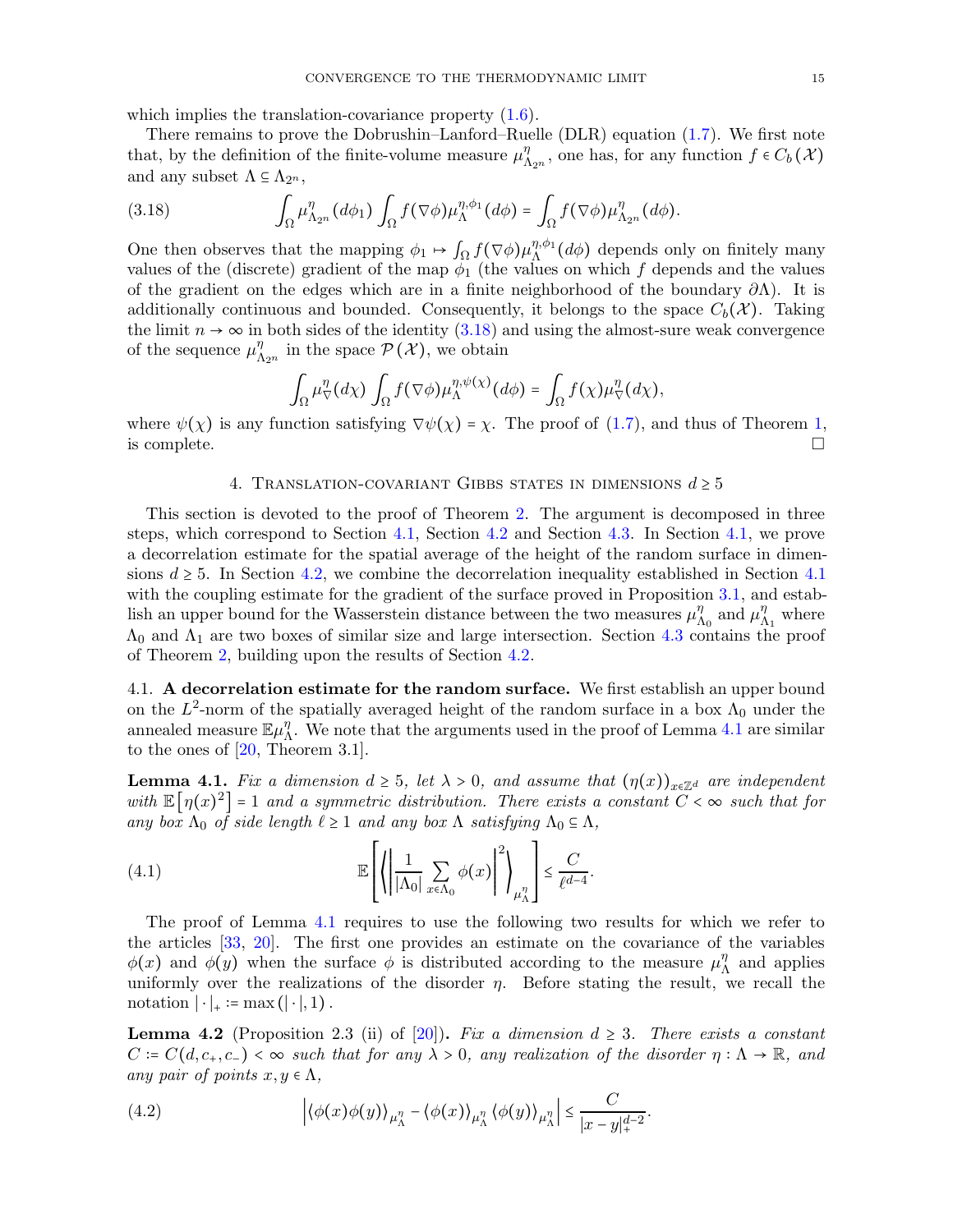The next statement we collect is a covariance inequality for functions of the random field. Estimates of this nature were used in stochastic homogenization by Naddaf and Spencer [\[42\]](#page-21-28), and then by Gloria and Otto [\[32,](#page-21-29) [33\]](#page-21-27) to obtain optimal quantitative estimates on the first-order corrector. Lemma [4.3](#page-15-0) below can, in particular, be deduced from [\[33,](#page-21-27) Lemma 3]. In the setting of random-field random surfaces, it was used by Cotar and K¨ulske in [\[20,](#page-21-4) Proposition 2.4].

<span id="page-15-0"></span>**Lemma 4.3.** Assume that  $(\eta(x))_{x \in \mathbb{Z}^d}$  are independent with  $\mathbb{E}[\eta(x)^2] = 1$  and fix a box  $\Lambda \subseteq \mathbb{Z}^d$ . For any pair f, g of Lipschitz and differentiable functions of the collection  $(\eta_v)_{v \in \Lambda} \in \mathbb{R}^{\Lambda}$ , one has the estimate

<span id="page-15-1"></span>
$$
|\mathbb{E}[fg] - \mathbb{E}[f]\mathbb{E}[g]| \le \sum_{z \in \Lambda} \sup_{\eta \in \mathbb{R}^{\Lambda}} \left| \frac{\partial f}{\partial \eta(z)} \right| \times \sup_{\eta \in \mathbb{R}^{\Lambda}} \left| \frac{\partial g}{\partial \eta(z)} \right|.
$$

Using the two previous lemmas, we are now ready to show Lemma [4.1.](#page-14-4)

*Proof of Lemma [4.1.](#page-14-4)* We first prove the following inequality: for any box  $\Lambda \subseteq \mathbb{Z}^d$  and any pair of vertices  $x, y \in \Lambda$ ,

(4.3) 
$$
\left| \mathbb{E} \left[ \langle \phi(x) \phi(y) \rangle_{\mu_{\Lambda}^{\eta}} \right] \right| \leq \frac{C}{|x - y|_{+}^{d - 4}}.
$$

Using that the inequality [\(4.2\)](#page-14-5) of Lemma [4.2](#page-14-1) is valid for any realization of the random field, the estimate [\(4.3\)](#page-15-1) is equivalent to the following upper bound: for any box  $\Lambda \subseteq \mathbb{Z}^d$  and any pair of points  $x, y \in \Lambda$ ,

(4.4) 
$$
\left| \mathbb{E} \left[ \langle \phi(x) \rangle_{\mu_{\Lambda}^{\eta}} \langle \phi(y) \rangle_{\mu_{\Lambda}^{\eta}} \right] \right| \leq \frac{C}{|x - y|_{+}^{d - 4}}.
$$

To prove the inequality [\(4.4\)](#page-15-2), we note that the functions  $\eta \mapsto (\phi(x))_{\mu^n_A}$  and  $\eta \mapsto (\phi(y))_{\mu^n_A}$  depend only on the values of the field  $\eta$  in the box  $\Lambda$  and are differentiable. An explicit computation yields the formulae, for any point  $z \in \Lambda$ ,

<span id="page-15-2"></span>
$$
\frac{\partial \left\langle \phi(x) \right\rangle_{\mu_\Lambda^\eta}}{\partial \eta(z)} = \lambda \left\langle \phi(x) \phi(z) \right\rangle_{\mu_\Lambda^\eta} - \lambda \left\langle \phi(x) \right\rangle_{\mu_\Lambda^\eta} \left\langle \phi(z) \right\rangle_{\mu_\Lambda^\eta}
$$

and

$$
\frac{\partial \langle \phi(y) \rangle_{\mu_{\Lambda}^{\eta}}}{\partial \eta(z)} = \lambda \langle \phi(y) \phi(z) \rangle_{\mu_{\Lambda}^{\eta}} - \lambda \langle \phi(y) \rangle_{\mu_{\Lambda}^{\eta}} \langle \phi(z) \rangle_{\mu_{\Lambda}^{\eta}}.
$$

Applying Proposition [4.2,](#page-14-1) we obtain that the functions  $\eta \mapsto (\phi(x))_{\mu^n_A}$  and  $\eta \mapsto (\phi(y))_{\mu^n_A}$  are Lipschitz and satisfy, for any vertex  $z \in \Lambda$  and any realization of the random field  $\eta : \Lambda \to \mathbb{R}$ ,

.

(4.5) 
$$
\left| \frac{\partial \left\langle \phi(x) \right\rangle_{\mu_{\Lambda}^{\eta}}}{\partial \eta(z)} \right| \leq \frac{C}{|x - z|_{+}^{d - 2}} \text{ and } \left| \frac{\partial \left\langle \phi(y) \right\rangle_{\mu_{\Lambda}^{\eta}}}{\partial \eta(z)} \right| \leq \frac{C}{|y - z|_{+}^{d - 2}}
$$

We can thus apply Lemma [4.2](#page-14-1) and Lemma [4.3](#page-15-0) with the functions  $f : \eta \mapsto (\phi(x))_{\mu^n_A}$  and  $g: \eta \mapsto (\phi(g))_{\mu^n_{\Lambda}},$  and note that the symmetry assumption on the random field implies the identities  $\mathbb{E}[\langle \phi(\hat{x}) \rangle_{\mu_{\Lambda}^{\eta}}] = \mathbb{E}[\langle \phi(y) \rangle_{\mu_{\Lambda}^{\eta}}] = 0$ . We obtain

$$
\left| \mathbb{E} \left[ \left\langle \phi(x) \right\rangle_{\mu_{\Lambda}^{\eta}} \left\langle \phi(y) \right\rangle_{\mu_{\Lambda}^{\eta}} \right] \right| \leq C \sum_{z \in \Lambda} \frac{1}{|x - z|_{+}^{d-2}} \frac{1}{|y - z|_{+}^{d-2}}
$$
  

$$
\leq C \sum_{z \in \mathbb{Z}^{d}} \frac{1}{|x - z|_{+}^{d-2}} \frac{1}{|y - z|_{+}^{d-2}}
$$
  

$$
\leq \frac{C}{|x - y|_{+}^{d-4}}.
$$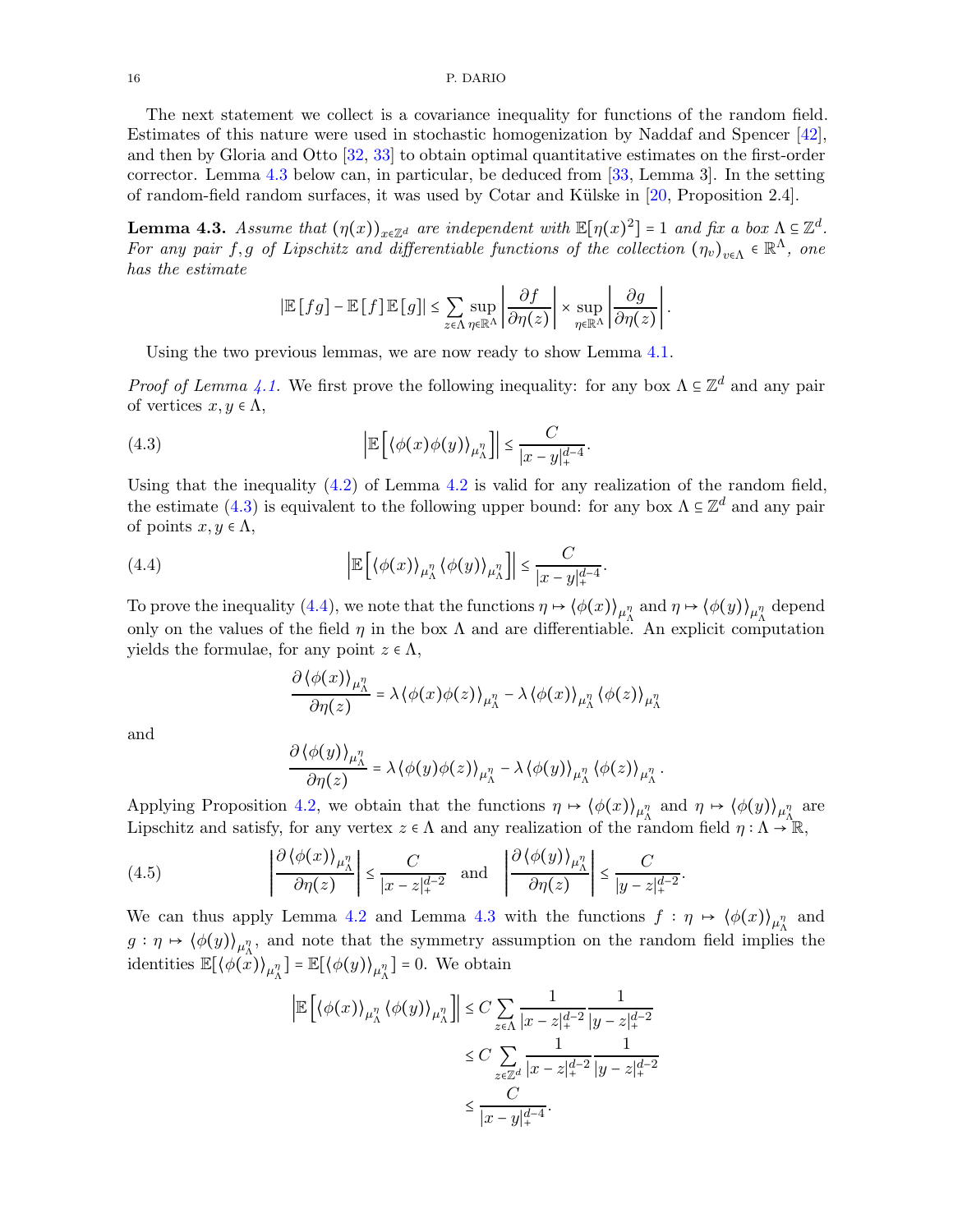The proof of the inequality  $(4.4)$ , and thus of  $(4.3)$ , is complete. We next prove the inequality  $(4.1)$ . To this end, we use the inequality  $(4.3)$  and write

(4.6)  

$$
\mathbb{E}\left[\left\{\left|\frac{1}{|\Lambda_0|}\sum_{y\in\Lambda_0}\phi(y)\right|^2\right\}_{\mu_{\Lambda}^{\eta}}\right] = \mathbb{E}\left[\left\{\left|\frac{1}{|\Lambda_0|}\sum_{y\in\Lambda_0}\phi(y)\right|^2\right\}_{\mu_{\Lambda}^{\eta}}\right]
$$

$$
= \frac{1}{|\Lambda_0|^2}\sum_{y,z\in\Lambda_0}\mathbb{E}\left[\left\langle\phi(y)\phi(z)\right\rangle_{\mu_{\Lambda}^{\eta}}\right]
$$

$$
\leq \frac{C}{\ell^{2d}}\sum_{y,z\in\Lambda_0}\frac{1}{|y-z|_+^{d-4}}
$$

$$
\leq \frac{C}{\ell^{d-4}}.
$$

The proof of Lemma [4.1](#page-14-4) is complete.  $\Box$ 

<span id="page-16-0"></span>4.2. A general coupling statement. In this section, we establish a general coupling statement to estimate the Wasserstein distance between the two measures  $\mu_{\Lambda_0}^{\eta}$ ,  $\mu_{\Lambda_1}^{\eta}$  where  $\Lambda_0$ ,  $\Lambda_1$  are two boxes of comparable size and large intersection.

<span id="page-16-3"></span>**Proposition 4.4.** Fix a dimension  $d \geq 5$ , let  $\lambda > 0$ , and assume that  $(\eta(x))_{x \in \mathbb{Z}^d}$  are independent with  $\mathbb{E}[\eta(x)^2] = 1$  and a symmetric distribution. There exists an exponent  $\alpha = \alpha(d, c_+, c_-) > 0$ such that the following statement holds. Let  $L \geq 2$  be an integer and let  $\Lambda_0, \Lambda_1 \subseteq \mathbb{Z}^d$  be two boxes such that  $\Lambda_L \subseteq \Lambda_0 \cap \Lambda_1$  and  $\Lambda_0 \cup \Lambda_1 \subseteq \Lambda_{4L}$ . Then, one has the estimate

<span id="page-16-2"></span>
$$
\mathbb{E}\left[W_\Omega\left(\mu^\eta_{\Lambda_0},\mu^\eta_{\Lambda_1}\right)^2\right] \leq CL^{-\alpha}.
$$

*Proof.* We fix an integer  $L \geq 2$ , two boxes  $\Lambda_0, \Lambda_1$  satisfying the assumptions of the proposition, and let  $\nu^{\eta}$  be the coupling between the measures  $\mu^{\eta}_{\Lambda_0}$  and  $\mu^{\eta}_{\Lambda_1}$  provided by Proposition [3.1.](#page-11-2) By Proposition [A.1,](#page-18-1) we know that, for any  $x \in \mathbb{Z}^d$  and any  $\ell \in \mathbb{N}$ , there exists a function  $\mathbf{f}_{x+\Lambda_{\ell}}:\vec{E}(x+\Lambda_{\ell})\to\mathbb{R}$  and a constant  $C\coloneqq C(d)<\infty$  such that, for any  $\phi:(x+\Lambda_{\ell})\to\mathbb{R}$ ,

<span id="page-16-1"></span>(4.7) 
$$
\phi(x) = \sum_{e \in \vec{E}(x+\Lambda_\ell)} \mathbf{f}_{x+\Lambda_\ell}(e) \nabla \phi(e) + \frac{1}{|\Lambda_\ell|} \sum_{y \in (x+\Lambda_\ell)} \phi(y),
$$

and, for any edge  $e \in \vec{E}(x + \Lambda_{\ell}),$ 

$$
|\mathbf{f}_{x+\Lambda_{\ell}}(e)| \leq C.
$$

Let  $\ell$  be integer such that  $\ell \leq L/4$  and fix a vertex  $x \in \Lambda_{L/4}$ . Noting that  $x + \Lambda_{\ell} \subseteq \Lambda_{L/2}$ , we can apply the identity [\(4.7\)](#page-16-1) and the inequality [\(4.8\)](#page-16-2) with the box  $\Lambda = (x + \Lambda_{\ell})$ . We obtain, for any pair of functions  $\phi_0, \phi_1 : \Lambda_L \to \mathbb{R}$ ,

(4.9) 
$$
|\phi_0(x) - \phi_1(x)| \le C |\Lambda_{\ell}| \sup_{e \in E(x + \Lambda_{\ell})} |\nabla \phi_0(e) - \nabla \phi_1(e)| + \left| \frac{1}{|\Lambda_{\ell}|} \sum_{y \in (x + \Lambda_{\ell})} \phi_0(y) \right| + \left| \frac{1}{|\Lambda_{\ell}|} \sum_{y \in (x + \Lambda_{\ell})} \phi_1(y) \right|.
$$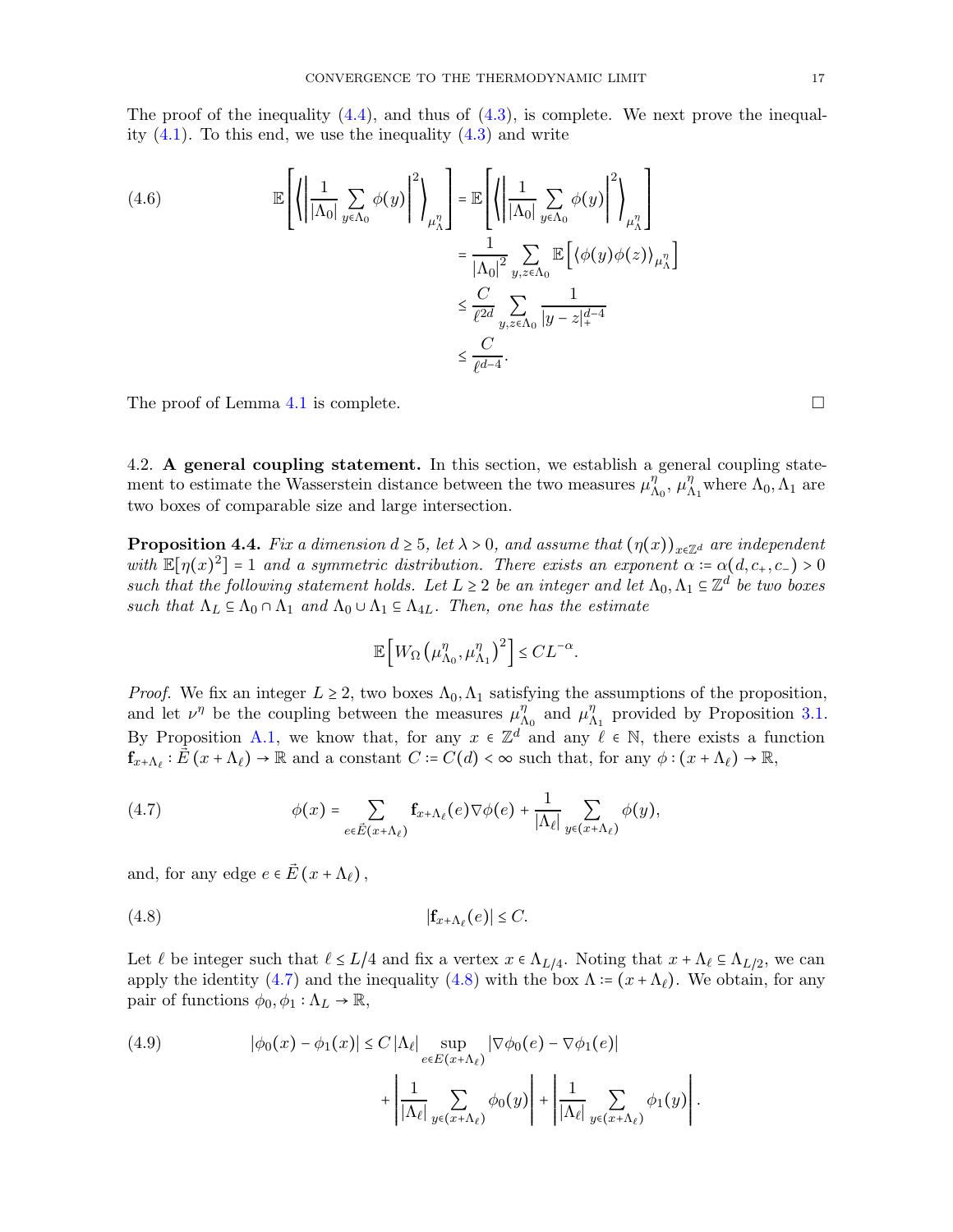Taking the expectation with respect to measure  $\nu^{\eta}$  (using that the marginals of this distribution are  $\mu_{\Lambda_0}^{\eta}$  and  $\mu_{\Lambda_1}^{\eta}$  and then over the disorder  $\eta$ , we obtain

$$
\sup_{x \in \Lambda_{L/4}} \mathbb{E} \Biggl[ \int_{\Omega \times \Omega} |\phi_0(x) - \phi_1(x)|^2 \nu^{\eta} (d\phi_0, d\phi_1) \Biggr] \n\leq C \ell^d \mathbb{E} \Biggl[ \int_{\Omega \times \Omega} \sup_{e \in E(\Lambda_{L/2})} |\nabla \phi_0(e) - \nabla \phi_1(e)|^2 \nu^{\eta} (d\phi_0, d\phi_1) \Biggr] \n+ 3 \sup_{x \in \Lambda_{L/4}} \mathbb{E} \Biggl[ \left( \left| \frac{1}{|\Lambda_{\ell}|} \sum_{y \in (x + \Lambda_{\ell})} \phi(y) \right|^2 \right)_{\mu_{\Lambda_0}^{\eta}} \Biggr] + 3 \sup_{x \in \Lambda_{L/4}} \mathbb{E} \Biggl[ \left( \left| \frac{1}{|\Lambda_{\ell}|} \sum_{y \in (x + \Lambda_{\ell})} \phi(y) \right|^2 \right)_{\mu_{\Lambda_1^{\eta}}} \Biggr].
$$

The first term in the right-hand side can be estimated thanks to Proposition [3.1,](#page-11-2) the second and third terms can be bounded from above by using Lemma [4.1.](#page-14-4) We obtain

<span id="page-17-1"></span>
$$
\sup_{x \in \Lambda_{L/4}} \mathbb{E}\left[\int_{\Omega \times \Omega} |\phi_0(x) - \phi_1(x)|^2 \nu^{\eta}(d\phi_0, d\phi_1)\right] \leq C \ell^d L^{-\alpha} + C \ell^{4-d}.
$$

Optimising over the value of  $\ell$  (for instance choosing  $\ell = L^{\alpha/(2d)}$ ) and reducing the value of the exponent  $\alpha$ , we deduce that

(4.10) 
$$
\sup_{x \in \Lambda_{L/4}} \mathbb{E}\bigg[\int_{\Omega \times \Omega} |\phi_0(x) - \phi_1(x)|^2 \nu^{\eta}(d\phi_0, d\phi_1)\bigg] \leq CL^{-\alpha}.
$$

A combination of Lemma [2.5](#page-10-4) and [\(4.10\)](#page-17-1) shows

<span id="page-17-2"></span>
$$
\mathbb{E}\left[W_{\Omega}\left(\mu_{\Lambda_0}^{\eta},\mu_{\Lambda_1}^{\eta}\right)^2\right] \leq CL^{-\alpha}.
$$

 $\Box$ 

<span id="page-17-0"></span>4.3. Proof of Theorem [2.](#page-3-1) This section contains the proof of Theorem [2](#page-3-1) based on the coupling statement established in Section [4.2.](#page-16-0)

*Proof of Theorem [2.](#page-3-1)* Fix an integer  $n \in \mathbb{N}$ . Applying Proposition [4.4](#page-16-3) with  $L = 2^n$ , the boxes  $\Lambda_0 = \Lambda_{2^n}$  and  $\Lambda_1 = \Lambda_{2^{n+1}}$ , we obtain

(4.11) 
$$
\mathbb{E}\left[W_{\Omega}\left(\mu_{\Lambda_{2^n}}^{\eta}, \mu_{\Lambda_{2^{n+1}}}^{\eta}\right)^2\right] \leq C2^{-\alpha n}.
$$

The inequality [\(4.11\)](#page-17-2) implies that the sequence of measures  $(\mu_{\Lambda_{2^n}}^{\eta})_{n\in\mathbb{N}}$  is almost surely Cauchy in the metric space  $(\mathcal{P}_2(\Omega_1), W_{\Omega})$ . Since this metric space is complete, it implies that it converges almost surely to a probability distribution  $\mu^{\eta} \in \mathcal{P}_2(\Omega_1)$ . It remains to verify that the measure  $\mu^{\eta}$  satisfies the properties listed in the statement of Theorem [2.](#page-3-1) First, the inequality [\(4.11\)](#page-17-2) implies the estimate: for any  $L \geq 2$ ,

(4.12) 
$$
\mathbb{E}\left[W_{\Omega}\left(\mu_{\Lambda_L}^{\eta}, \mu^{\eta}\right)^2\right] \leq CL^{-\alpha}.
$$

We then fix an integer  $L \geq 2$  and let n be the integer satisfying  $2^{n-1} \leq L \leq 2^n$ . Applying Proposition [4.4](#page-16-3) with the boxes  $\Lambda_0 = \Lambda_L$  and  $\Lambda_1 = \Lambda_{2^n}$ , we obtain

(4.13) 
$$
\mathbb{E}\left[W_{\Omega}\left(\mu_{\Lambda_{2n}}^{\eta}, \mu_{\Lambda_L}^{\eta}\right)^2\right] \leq CL^{-\alpha}.
$$

Consequently, by the triangle inequality for the Wasserstein metric,

<span id="page-17-3"></span>
$$
\mathbb{E}\left[W_{\Omega}\left(\mu_{\Lambda_L}^{\eta},\mu^{\eta}\right)^2\right] \leq 2\mathbb{E}\left[W_{\Omega}\left(\mu_{\Lambda_{2^n}}^{\eta},\mu_{\Lambda_L}^{\eta}\right)^2\right] + 2\mathbb{E}\left[W_{\Omega}\left(\mu_{\Lambda_{2^n}}^{\eta},\mu^{\eta}\right)^2\right] \leq CL^{-\alpha}.
$$

The proof of  $(4.12)$  is complete.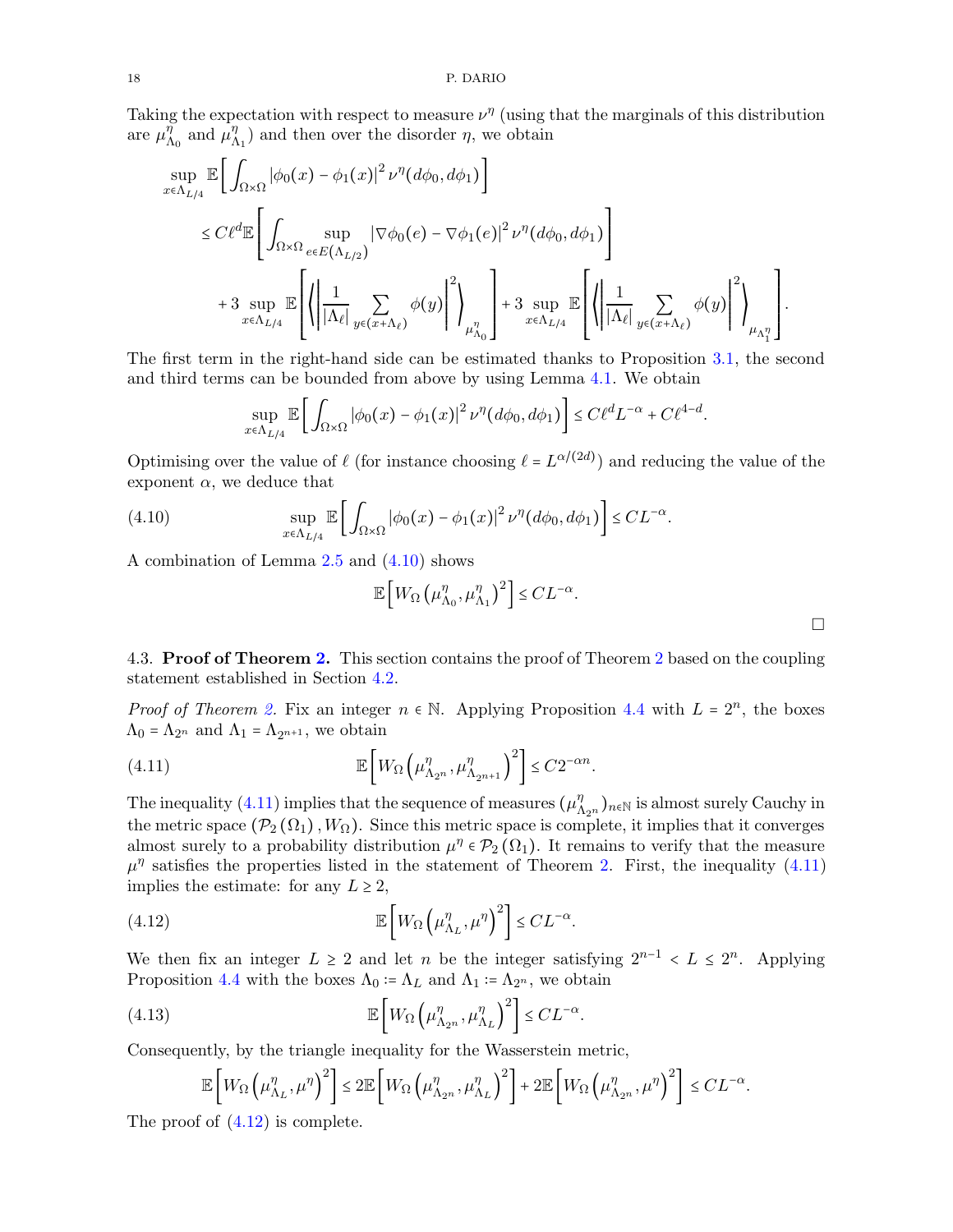The proofs of the translation covariance [\(1.9\)](#page-3-5) and the Dobrushin–Lanford–Ruelle (DLR) equation [\(1.10\)](#page-3-6) for the Gibbs states  $\mu^{\eta}$  are a notational modification of the corresponding proofs for the gradient Gibbs states  $\mu_{\nabla}^{\eta}$  established in Section [3.2.](#page-12-1) We thus omit the details.

We finally prove the quantitative coupling estimate  $(1.8)$ . Using  $(4.10)$  and the gluing lemma (see [\[50,](#page-22-4) Chapter 1]), we obtain that there exists a coupling  $\pi^{\eta}$  between the measures  $(\mu^{\eta}_{\Lambda_{2^k L}})_{k \geq 0}$ such that

<span id="page-18-2"></span>(4.14) 
$$
\sup_{x \in 2^{k-1}L} \mathbb{E} \left[ \left\langle |\phi_{2^k L}(x) - \phi_{2^{k+1} L}(x)|^2 \right\rangle_{\pi^{\eta}} \right] \leq C (2^k L)^{-\alpha},
$$

where  $\langle \cdot \rangle_{\pi^{\eta}}$  denotes the expectation with respect to  $\pi^{\eta}$  and  $\phi_{2^k L}(x)$  is the height of the surface at the vertex x for the measure  $\mu_{\Lambda_{2^kL}}^{\eta}$ . The inequality [\(3.11\)](#page-13-0) implies that, for almost every  $\eta$ , the random variables  $\phi_{2^kL}$  converge pointwise almost surely with respect to the measure  $\pi^{\eta}$ to a random variable  $\phi_{\infty}$  distributed according to  $\mu^{n}$ . Summing the inequality [\(4.14\)](#page-18-2) over the integers  $k \in \mathbb{N}$  and using the triangle inequality as in [\(3.12\)](#page-13-5) completes the proof of [\(1.8\)](#page-3-2).  $\Box$ 

### Appendix A. Gradient of the Neumann Green's function

<span id="page-18-0"></span>In this section, we establish the pointwise estimate on the gradient of the Neumann Green's function which is used in the proof of Proposition [4.4.](#page-16-3) The statement and proof are well-known in the literature and given here for the reader's convenience.

<span id="page-18-1"></span>**Proposition A.1.** Fix a dimension  $d \geq 3$ . There exists a constant  $C = C(d) < \infty$  such that the following holds. Fix  $x \in \mathbb{Z}^d$ ,  $\ell \in \mathbb{N}$  and set  $\Lambda = x + \Lambda_{\ell}$ . There exists a function  $f_{\Lambda}: \vec{E}(\Lambda) \to \mathbb{R}$ satisfying the following properties: for any function  $\phi : \Lambda \to \mathbb{R}$ ,

<span id="page-18-4"></span>(A.1) 
$$
\sum_{e \in \vec{E}(\Lambda)} \mathbf{f}_{\Lambda}(e) \nabla \phi(e) = \phi(x) - \frac{1}{|\Lambda|} \sum_{x \in \Lambda} \phi(y) \quad \text{and} \quad \forall e \in \vec{E}(\Lambda), \ |\mathbf{f}_{\Lambda}(e)| \leq C.
$$

*Proof.* The usual version of the Sobolev inequality on  $\mathbb{Z}^d$  (which follows easily from the one on  $\mathbb{R}^d$  by interpolation) states that there exists a constant  $C = C(d) < \infty$  such that, for any function  $g : \Lambda \to \mathbb{R}$  satisfying  $\sum_{x \in \Lambda} g(x) = 0$ ,

$$
\left(\sum_{y\in\Lambda}|g(y)|^{\frac{2d}{d-2}}\right)^{\frac{d-2}{2d}}\leq C\left(\sum_{e\in\vec{E}(\Lambda)}|\nabla g(e)|^2\right)^{\frac{1}{2}}.
$$

In the discrete setting, we additionally have, for any function  $q : \Lambda \to \mathbb{R}$  and any vertex  $z \in \Lambda$ ,

$$
|g(z)| \leq \left(\sum_{y \in \Lambda} |g(y)|^{\frac{2d}{d-2}}\right)^{\frac{d-2}{2d}}.
$$

A combination of the two previous displays yields, for any function  $q : \Lambda \to \mathbb{R}$  satisfying  $\sum_{y \in \Lambda} g(y) = 0,$ 

(A.2) 
$$
\sup_{z \in \Lambda} |g(z)| \leq C \left( \sum_{e \in \vec{E}(\Lambda)} |\nabla g(e)|^2 \right)^{\frac{1}{2}}.
$$

Consider the variational problem

<span id="page-18-3"></span>
$$
\inf_{\substack{g:\Lambda\to\mathbb R \\ \sum_{y\in\Lambda} g(y)=0}} \frac{1}{2} \sum_{e\in \vec E(\Lambda)} |\nabla g(e)|^2 - g(x).
$$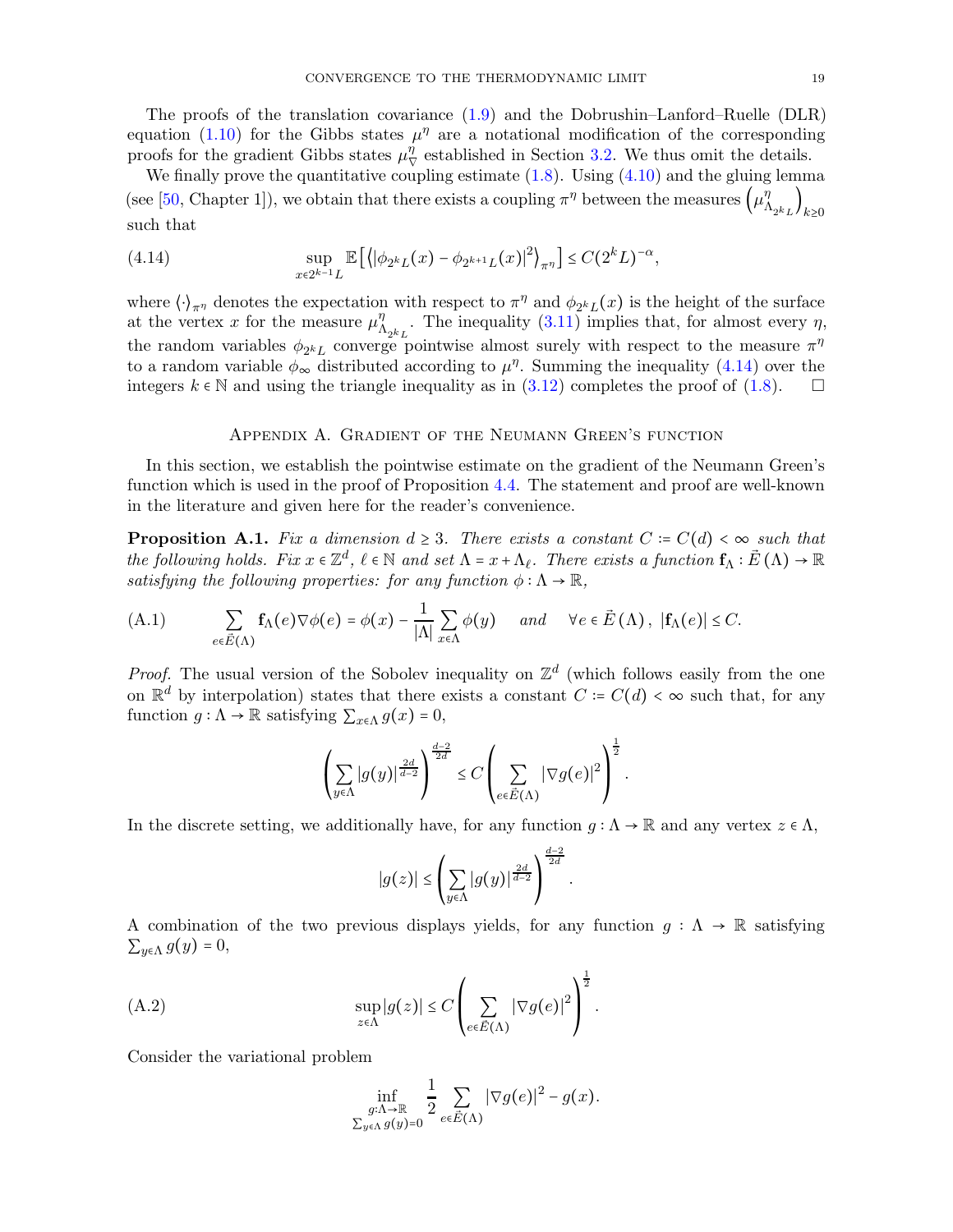From [\(A.2\)](#page-18-3), the minimum exists and is uniquely attained. We denote it by  $G_{\Lambda}$  and set  $f_{\Lambda} = \nabla G_{\Lambda}$ . By the first variations, we have, for any function  $g : \Lambda \to \mathbb{R}$  satisfying  $\sum_{y \in \Lambda} g(y) = 0$ ,

<span id="page-19-1"></span>(A.3) 
$$
\sum_{e \in \vec{E}(\Lambda)} \mathbf{f}_{\Lambda}(e) \nabla g(e) = g(x).
$$

Consider a function  $\phi : \Lambda \to \mathbb{R}$ . Applying the identity  $(A.3)$  with the function  $g = \phi |\Lambda|^{-1} \sum_{y \in \Lambda} \phi(y)$  shows the first identity of  $(\Lambda.1)$ . We then use the inequality  $(\Lambda.2)$ , combine it with the identity [\(A.3\)](#page-19-1) (applied with the function  $g = G_{\Lambda}$ ) and obtain

<span id="page-19-2"></span>(A.4) 
$$
\sup_{z \in \Lambda} |G_{\Lambda}(z)| \leq C \left( \sum_{e \in \vec{E}(\Lambda)} |\nabla G_{\Lambda}(e)|^2 \right)^{\frac{1}{2}} = C|G_{\Lambda}(x)|^{\frac{1}{2}} \leq C \left( \sup_{z \in \Lambda} |G_{\Lambda}(z)| \right)^{\frac{1}{2}}.
$$

<span id="page-19-0"></span>A rearrangement of the inequality  $(A.4)$  yields  $\sup_{z \in \Lambda} |G_{\Lambda}(z)| \leq C$ . Consequently, for any edge  $e = \{u, z\} \in E(\Lambda)$ .  $|f_{\Lambda}(e)| = |G_{\Lambda}(u) - G_{\Lambda}(z)| \leq 2C$ .  $e = \{y, z\} \in E(\Lambda)$ ,  $|f_{\Lambda}(e)| = |G_{\Lambda}(y) - G_{\Lambda}(z)| \leq 2C$ .

## Appendix B. De Giorgi-Nash-Moser regularity

In this section, we prove the version of the De Giorgi-Nash-Moser regularity estimate for solutions of parabolic equations stated in Proposition [2.2.](#page-10-0) The result is again standard and well-known in the literature (see [\[31,](#page-21-25) Chapter 8], [\[34,](#page-21-26) Chapter 3]), and we present a short proof for completeness. We mention that a closely related version of the result was established in the discrete setting considered here and used to study the  $\nabla \phi$ -model (without disorder) in [\[30,](#page-21-7) Appendix B].

We first collect two preliminary results: the mean value inequality and the increase of oscillations for solutions of parabolic equations. In the continuous setting, these results can be found in [\[40\]](#page-21-24). In the discrete setting, we refer to Proposition 3.2 and Proposition 3.4 of [\[24\]](#page-21-3). In both statements, we fix an environment  $\mathbf{a} : [0, \infty] \times \mathbb{Z}^d \to \mathbb{R}$  which is assumed to satisfy the uniform ellipticity assumption  $c_-\leq \mathbf{a}\leq c_+$ .

<span id="page-19-3"></span>**Proposition B.1** (Mean value inequality, Proposition 3.2 of [\[24\]](#page-21-3)). There exists a constant  $C = C(d, c_+, c_-) < \infty$  such that, for any  $L \geq 1$ ,  $t \geq 0$ ,  $x \in \mathbb{Z}^d$ , and any function  $u : [t, t + 4L^2] \times$  $(x + \Lambda_{2L}) \rightarrow \mathbb{R}$  solution of the parabolic equation

$$
\partial_t u - \nabla \cdot \mathbf{a} \nabla u = 0 \quad \text{in} \quad [t, t + 4L^2] \times (x + \Lambda_{2L}),
$$

one has the estimate

$$
\sup_{[t+3L^2,t+4L^2]\times (x+\Lambda_L)}u^2\leq \frac{C}{L^{d+2}}\int_t^{t+4L^2}\sum_{y\in x+\Lambda_{2L}}|u(t,y)|^2\ dt.
$$

In the next proposition, we use the notation osc to refer to the oscillation of a function  $u$ defined by the formula

(B.1) 
$$
\operatorname*{osc}_{[s,t]\times(x+\Lambda_L)} u := \sup_{[s,t]\times(x+\Lambda_L)} u - \inf_{[s,t]\times(x+\Lambda_L)} u.
$$

<span id="page-19-4"></span>Proposition B.2 (Increase of oscillations, Proposition 3.4 of [\[24\]](#page-21-3)). There exists a constant  $\theta := \theta(d, c_+, c_-) > 1$  such that, for any  $L \geq 1$ ,  $t \geq 0$ ,  $x \in \mathbb{Z}^d$  and any solution  $u : [t, t + 4L^2] \times (x +$  $(\Lambda_{2L}) \rightarrow \mathbb{R}$  of the parabolic equation

<span id="page-19-5"></span>
$$
\partial_t u - \nabla \cdot \mathbf{a} \nabla u = 0 \quad \text{in} \quad [t, t + 4L^2] \times (x + \Lambda_{2L}),
$$

one has the estimate

(B.2) 
$$
\operatorname*{osc}_{[t,t+4L^{2}]\times(x+\Lambda_{2L})} u \geq \theta \operatorname*{osc}_{[t+3L^{2},t+4L^{2}]\times(x+\Lambda_{L})} u.
$$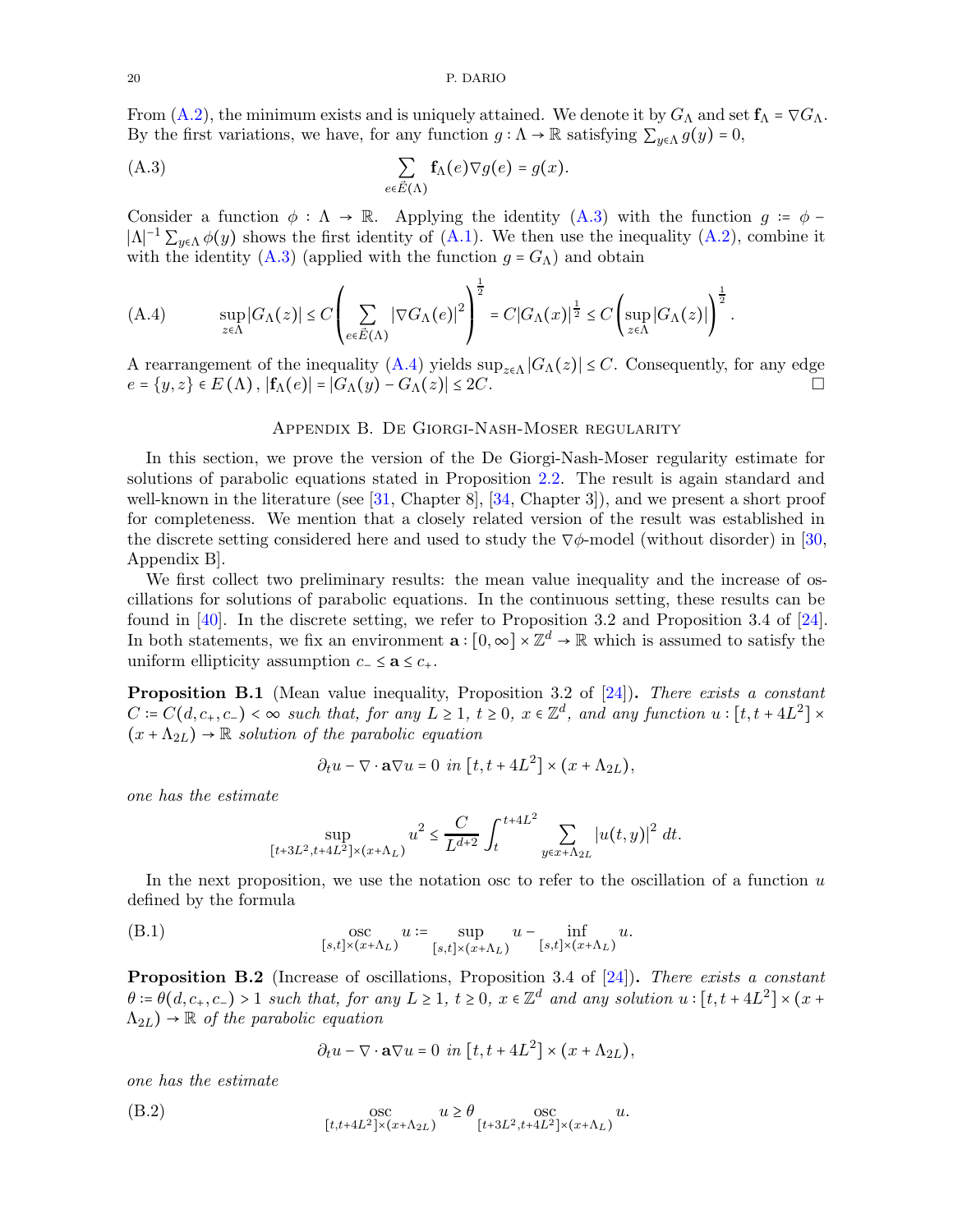*Proof of Proposition [2.2.](#page-10-0)* The proof of Proposition [2.2](#page-10-0) from Proposition [B.1](#page-19-3) and Proposition [B.2](#page-19-4) is direct and is for instance given in  $[45,$  Theorem 1.31] or in [\[24,](#page-21-3) (2.4)]. As Proposition [2.2](#page-10-0) cannot be immediately obtained from the two aforementioned results, we briefly rewrite the argument.

By iterating Proposition [B.2,](#page-19-4) we obtain that there exists a constant  $C = C(d, c_+, c_-) < \infty$ such that, for any time  $t \in [L^2/2, L^2]$  and any edge  $e = \{x, y\} \in E(\Lambda_{L/2}),$ 

$$
|\nabla u(t,e)| = |u(t,x) - u(t,y)| \leq \underset{[t-4,t] \times (x+\Lambda_2)}{\text{osc}} u \leq C \theta^{-\frac{\ln L}{\ln 2}} \underset{[t-L^2/16,t] \times (x+\Lambda_{L/4})}{\text{osc}} u.
$$

Setting  $\alpha = \ln \theta / \ln 2 > 0$ , using the definition of the oscillation [\(B.1\)](#page-19-5) and applying the mean value inequality stated in Proposition [B.1,](#page-19-3) we obtain

$$
\begin{split} |\nabla u(t,e)|&\leq \frac{C}{L^{\alpha}}\operatorname*{osc}_{[t-L^{2}/16,t]\times(x+\Lambda_{L/4})}u\leq \frac{C}{L^{\alpha}}\sup_{[t-L^{2}/16,t]\times(x+\Lambda_{L/4})}|u|\\ &\leq \frac{C}{L^{\alpha}}\left(\frac{1}{L^{d+2}}\int_{t-L^{2}/4}^{t}\sum_{y\in x+\Lambda_{L/2}}|u(s,y)|^{2}\;ds\right)^{\frac{1}{2}}\\ &\leq \frac{C}{L^{\alpha}}\left(\frac{1}{L^{d+2}}\int_{0}^{L^{2}}\sum_{y\in\Lambda_{L}}|u(s,y)|^{2}\;ds\right)^{\frac{1}{2}}. \end{split}
$$

The proof of Proposition [2.2](#page-10-0) is complete.

#### <span id="page-20-0"></span>**REFERENCES**

- <span id="page-20-8"></span>[1] S. Adams, R. Koteck´y, and S. M¨uller. Strict convexity of the surface tension for non-convex potentials. arXiv preprint arXiv:1606.09541, 2016.
- <span id="page-20-12"></span>[2] M. Aizenman, M. Harel, and R. Peled. Exponential decay of correlations in the 2D random field Ising model. J. Stat. Phys., 180(1-6):304–331, 2020.
- <span id="page-20-11"></span>[3] M. Aizenman and R. Peled. A power-law upper bound on the correlations in the 2D random field Ising model. Comm. Math. Phys., 372(3):865–892, 2019.
- <span id="page-20-9"></span>[4] M. Aizenman and J. Wehr. Rounding of first-order phase transitions in systems with quenched disorder. Physical Review Letters, 62(21):2503, 1989.
- <span id="page-20-10"></span>[5] M. Aizenman and J. Wehr. Rounding effects of quenched randomness on first-order phase transitions. Comm. Math. Phys., 130(3):489–528, 1990.
- <span id="page-20-5"></span>[6] S. Armstrong and W. Wu.  $C^2$  regularity of the surface tension for the  $\nabla\phi$  interface model. arXiv preprint arXiv:1909.13325, 2019.
- <span id="page-20-6"></span>[7] M. Biskup and R. Kotecký. Phase coexistence of gradient Gibbs states. Probab. Theory Related Fields, 139(1-2):1–39, 2007.
- <span id="page-20-7"></span>[8] M. Biskup and H. Spohn. Scaling limit for a class of gradient fields with nonconvex potentials. Ann. Probab., 39(1):224–251, 2011.
- <span id="page-20-13"></span>[9] A. Bovier and C. Külske. A rigorous renormalization group method for interfaces in random media. Rev. Math. Phys., 6(3):413–496, 1994.
- <span id="page-20-14"></span>[10] A. Bovier and C. Külske. There are no nice interfaces in  $(2+1)$ -dimensional SOS models in random media. J. Stat. Phys., 83(3-4):751–759, 1996.
- <span id="page-20-2"></span>[11] H. J. Brascamp and E. H. Lieb. On extensions of the Brunn-Minkowski and Prékopa-Leindler theorems, including inequalities for log concave functions, and with an application to the diffusion equation. J. Functional Analysis, 22(4):366–389, 1976.
- <span id="page-20-3"></span>[12] H. J. Brascamp and E. H. Lieb. Some inequalities for Gaussian measures and the long-range order of the one-dimensional plasma. In Inequalities, pages 403–416. Springer, 2002.
- <span id="page-20-1"></span>[13] H. J. Brascamp, E. H. Lieb, and J. L. Lebowitz. The statistical mechanics of anharmonic lattices. Bull. Inst. Internat. Statist., 46(1):393–404 (1976), 1975.
- <span id="page-20-15"></span>[14] J. Bricmont and A. Kupiainen. Phase transition in the 3d random field Ising model. Comm. Math. Phys., 116(4):539–572, 1988.
- <span id="page-20-4"></span>[15] D. Brydges and H.-T. Yau. Grad  $\phi$  perturbations of massless Gaussian fields. Comm. Math. Phys., 129(2):351–392, 1990.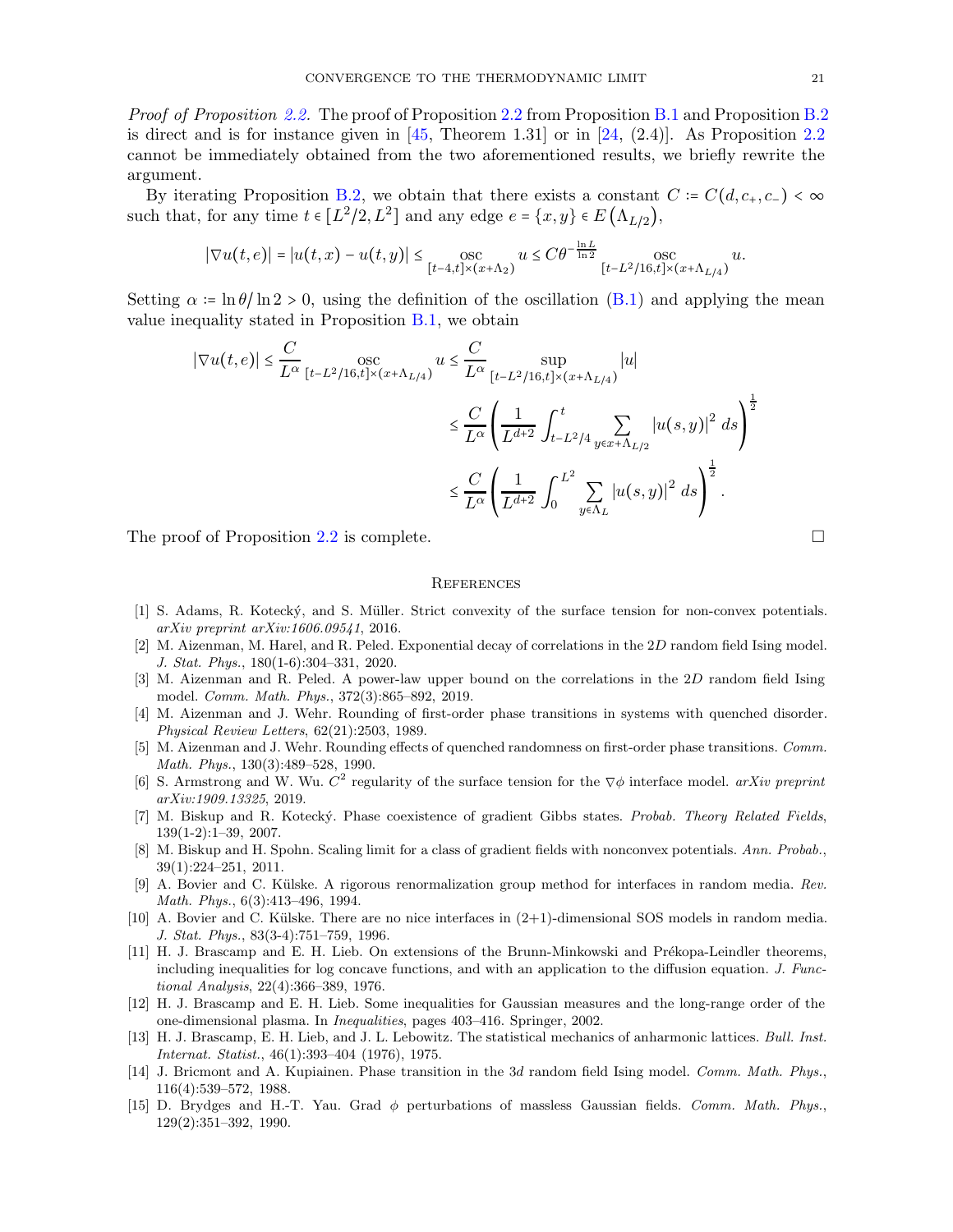#### <span id="page-21-14"></span>22 P. DARIO

- <span id="page-21-10"></span>[16] S. Chatterjee. On the decay of correlations in the random field Ising model. Comm. Math. Phys., 362(1):253– 267, 2018.
- [17] C. Cotar and J.-D. Deuschel. Decay of covariances, uniqueness of ergodic component and scaling limit for a class of  $\nabla \phi$  systems with non-convex potential. Ann. Inst. Henri Poincaré Probab. Stat., 48(3):819–853, 2012.
- <span id="page-21-11"></span><span id="page-21-0"></span>[18] C. Cotar, J.-D. Deuschel, and S. Müller. Strict convexity of the free energy for a class of non-convex gradient models. Comm. Math. Phys., 286(1):359–376, 2009.
- <span id="page-21-4"></span>[19] C. Cotar and C. Külske. Existence of random gradient states. Ann. Appl. Probab., 22(4):1650–1692, 2012.
- <span id="page-21-5"></span>[20] C. Cotar and C. Külske. Uniqueness of gradient Gibbs measures with disorder. Probab. Theory and Related Fields, 162(3-4):587–635, 2015.
- <span id="page-21-21"></span>[21] P. Dario, M. Harel, and R. Peled. Random-field random surfaces. arXiv preprint arXiv:2101.01711, 2021.
- <span id="page-21-20"></span>[22] E. De Giorgi. Sulla differenziabilità e l'analiticità delle estremali degli integrali multipli regolari. Mem. Accad. Sci. Torino. Cl. Sci. Fis. Mat. Nat. (3), 3:25–43, 1957.
- <span id="page-21-3"></span>[23] T. Delmotte. Inégalité de Harnack elliptique sur les graphes. In *Colloquium Mathematicum*, volume 72, pages 19–37. Instytut Matematyczny Polskiej Akademii Nauk, 1997.
- <span id="page-21-8"></span>[24] T. Delmotte and J.-D. Deuschel. On estimating the derivatives of symmetric diffusions in stationary random environment, with applications to  $\nabla \phi$  interface model. Probab. Theory Related Fields, 133(3):358–390, 2005.
- <span id="page-21-16"></span>[25] J.-D. Deuschel, G. Giacomin, and D. Ioffe. Large deviations and concentration properties for ∇φ interface models. Probab. Theory Related Fields, 117(1):49–111, 2000.
- [26] J. Ding and M. Wirth. Correlation length of two-dimensional random field Ising model via greedy lattice animal. arXiv preprint arXiv:2011.08768, 2020.
- <span id="page-21-15"></span><span id="page-21-2"></span>[27] J. Ding and J. Xia. Exponential decay of correlations in the two-dimensional random field Ising model. Invent. Math., pages 1–47, 2021.
- <span id="page-21-1"></span>[28] T. Funaki. Stochastic interface models. In Lectures on Probability Theory and Statistics, volume 1869 of Lecture Notes in Math., pages 103–274. Springer, Berlin, 2005.
- [29] T. Funaki and H. Spohn. Motion by mean curvature from the Ginzburg-Landau ∇φ interface model. Comm. Math. Phys., 185(1):1–36, 1997.
- <span id="page-21-7"></span>[30] G. Giacomin, S. Olla, and H. Spohn. Equilibrium fluctuations for ∇φ interface model. Ann. Probab., 29(3):1138–1172, 2001.
- <span id="page-21-29"></span><span id="page-21-25"></span>[31] D. Gilbarg and N. S. Trudinger. Elliptic partial differential equations of second order. Classics in Mathematics. Springer-Verlag, Berlin, 2001. Reprint of the 1998 edition.
- [32] A. Gloria and F. Otto. An optimal variance estimate in stochastic homogenization of discrete elliptic equations. Ann. Probab., 39(3):779–856, 2011.
- <span id="page-21-27"></span>[33] A. Gloria and F. Otto. An optimal error estimate in stochastic homogenization of discrete elliptic equations. Ann. Appl. Probab., 22(1):1–28, 2012.
- <span id="page-21-26"></span><span id="page-21-13"></span>[34] Q. Han and F. Lin. Elliptic partial differential equations, volume 1. American Mathematical Soc., 2011.
- [35] Y. Imry and S.-K. Ma. Random-field instability of the ordered state of continuous symmetry. Physical Review Letters, 35(21):1399, 1975.
- <span id="page-21-18"></span>[36] C. Külske and E. Orlandi. A simple fluctuation lower bound for a disordered massless random continuous spin model in  $D = 2$ . Electron. Comm. Probab., 11:200-205, 2006.
- <span id="page-21-19"></span>[37] C. Külske and E. Orlandi. Continuous interfaces with disorder: Even strong pinning is too weak in two dimensions. Stochastic Process. Appl., 118(11):1973–1981, 2008.
- <span id="page-21-9"></span>[38] J. Miller. Fluctuations for the Ginzburg-Landau ∇φ interface model on a bounded domain. Comm. Math. Phys., 308(3):591–639, 2011.
- <span id="page-21-23"></span>[39] J. Moser. On Harnack's theorem for elliptic differential equations. Comm. Pure and Appl. Math., 14(3):577– 591, 1961.
- <span id="page-21-24"></span>[40] J. Moser. A Harnack inequality for parabolic differential equations. Comm. Pure and Appl. Math., 17(1):101-134, 1964.
- <span id="page-21-6"></span>[41] A. Naddaf and T. Spencer. On homogenization and scaling limit of some gradient perturbations of a massless free field. Comm. Math. Phys., 183(1):55–84, 1997.
- <span id="page-21-28"></span>[42] A. Naddaf and T. Spencer. Estimates on the variance of some homogenization problems, 1998, unpublished preprint.
- <span id="page-21-22"></span>[43] J. Nash. Continuity of solutions of parabolic and elliptic equations. American Journal of Mathematics, 80(4):931–954, 1958.
- <span id="page-21-30"></span><span id="page-21-12"></span>[44] S. Sheffield. Random surfaces.  $Ast\acute{e}risque$ , (304): $vi+175$ , 2005.
- [45] D. W. Stroock and W. Zheng. Markov chain approximations to symmetric diffusions. In Ann. Inst. Henri Poincaré Probab. Stat., volume 33, pages 619–649. Elsevier, 1997.
- <span id="page-21-17"></span>[46] A. C. van Enter and C. Külske. Nonexistence of random gradient Gibbs measures in continuous interface models in  $d = 2$ . Ann. Appl. Probab., 18(1):109-119, 2008.